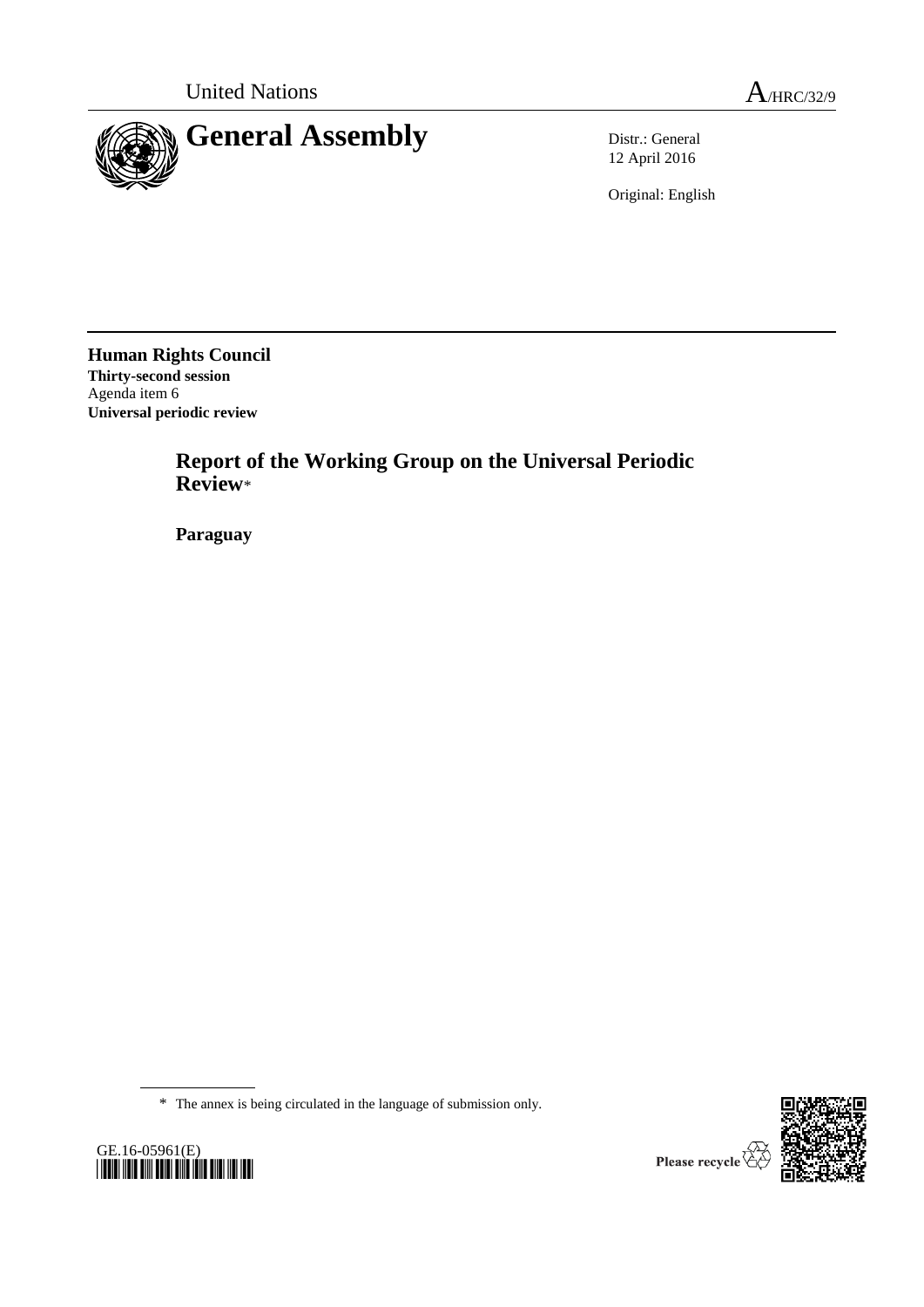# Contents

|       |           | Page           |
|-------|-----------|----------------|
|       |           | 3              |
|       |           | 3              |
|       | A.        | 3              |
|       | <b>B.</b> | $\overline{4}$ |
| Н.    |           | 12             |
| Annex |           |                |
|       |           | 25             |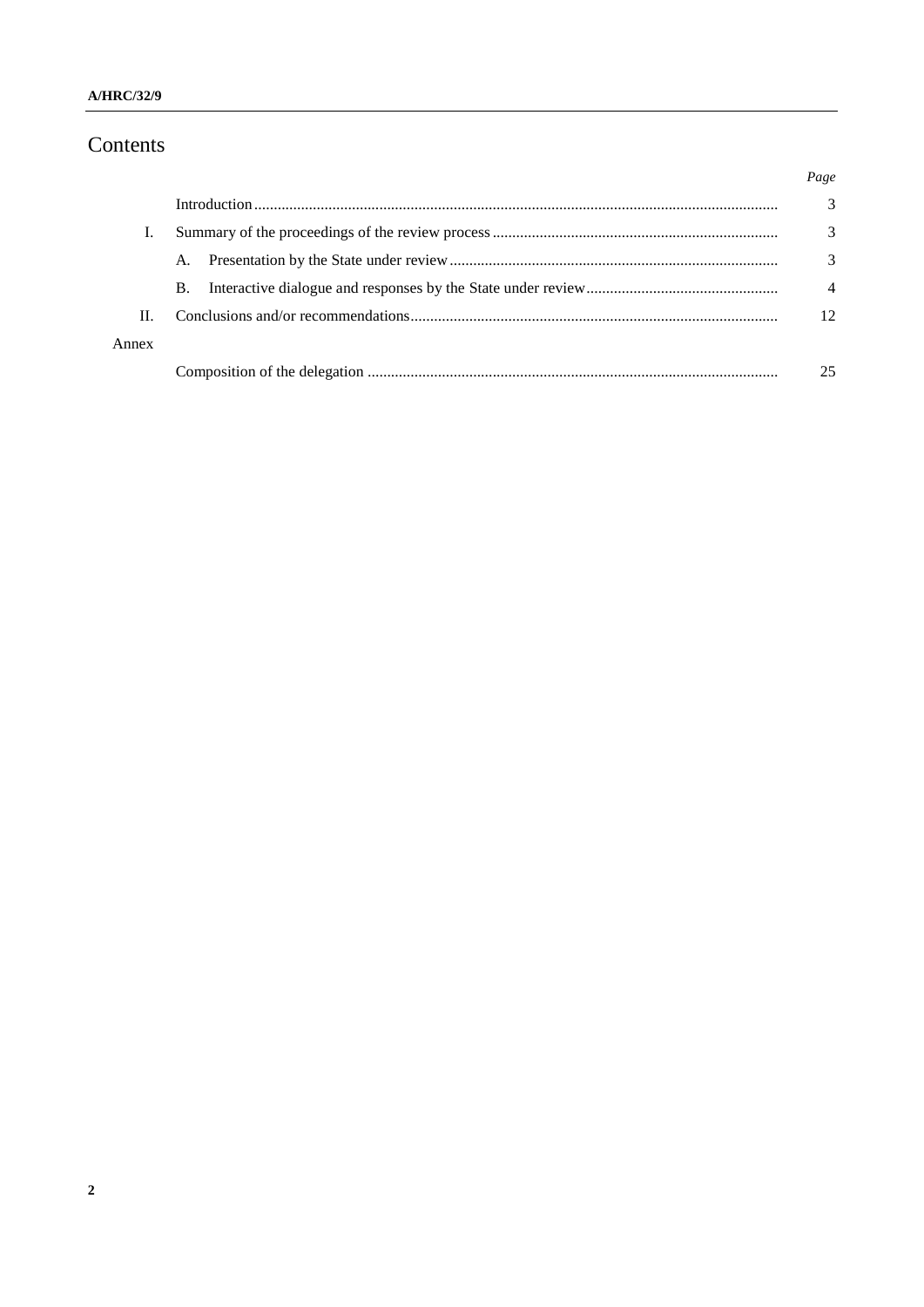# **Introduction**

1. The Working Group on the Universal Periodic Review, established in accordance with Human Rights Council resolution 5/1, held its twenty-fourth session from 18 to 29 January 2016. The review of Paraguay was held at the 5th meeting on 20 January 2016. The delegation of Paraguay was headed by the Deputy Minister of Foreign Affairs, Ambassador Óscar Cabello. At its 10th meeting, held on 22 January 2016, the Working Group adopted the report on Paraguay.

2. On 12 January 2016, the Human Rights Council selected the following group of rapporteurs (troika) to facilitate the review of Paraguay: Algeria, Cuba and Saudi Arabia.

3. In accordance with paragraph 15 of the annex to Human Rights Council resolution 5/1 and paragraph 5 of the annex to Council resolution 16/21, the following documents were issued for the review of Paraguay:

(a) A national report submitted/written presentation made in accordance with paragraph 15 (a) (A/HRC/WG.6/24/PRY/1);

(b) A compilation prepared by the Office of the United Nations High Commissioner for Human Rights (OHCHR) in accordance with paragraph 15 (b) (A/HRC/WG.6/24/PRY/2);

(c) A summary prepared by OHCHR in accordance with paragraph 15 (c) (A/HRC/WG.6/24/PRY/3).

4. A list of questions prepared in advance by Belgium, Germany, Liechtenstein, Mexico, the Netherlands, Slovenia, Spain, Sweden and the United Kingdom of Great Britain and Northern Ireland was transmitted to Paraguay through the troika. These questions are available on the extranet of the universal periodic review. Additional questions raised during the dialogue by India, Montenegro and the United Kingdom are summarized in section I.B below.

## **I. Summary of the proceedings of the review process**

#### **A. Presentation by the State under review**

5. The head of the delegation noted that Paraguay had come to the second review convinced that dialogue and cooperation at the international level could contribute to improving the promotion and protection of human rights. Paraguay aimed to share its achievements and challenges regarding the implementation of the recommendations from the first review cycle in an open and transparent manner.

6. Paraguay had always sought to cooperate with the United Nations human rights mechanisms and had issued a standing, open invitation to the special procedures of the Council. During the past four years, the Special Rapporteur on freedom of religion or belief, the Special Rapporteur on extreme poverty and human rights, the Special Rapporteur on the rights of indigenous peoples, the Special Rapporteur on the right of everyone to the enjoyment of the highest attainable standard of physical and mental health and the Special Rapporteur on the rights of persons with disabilities, as well as the Deputy High Commissioner for Human Rights, had visited the country. Paraguay was up-to-date with all its reports to the treaty bodies and had recently updated its common core document.

7. Paraguay was currently a member of the Human Rights Council and sought to work in a responsible manner together with other countries. It had supported declarations and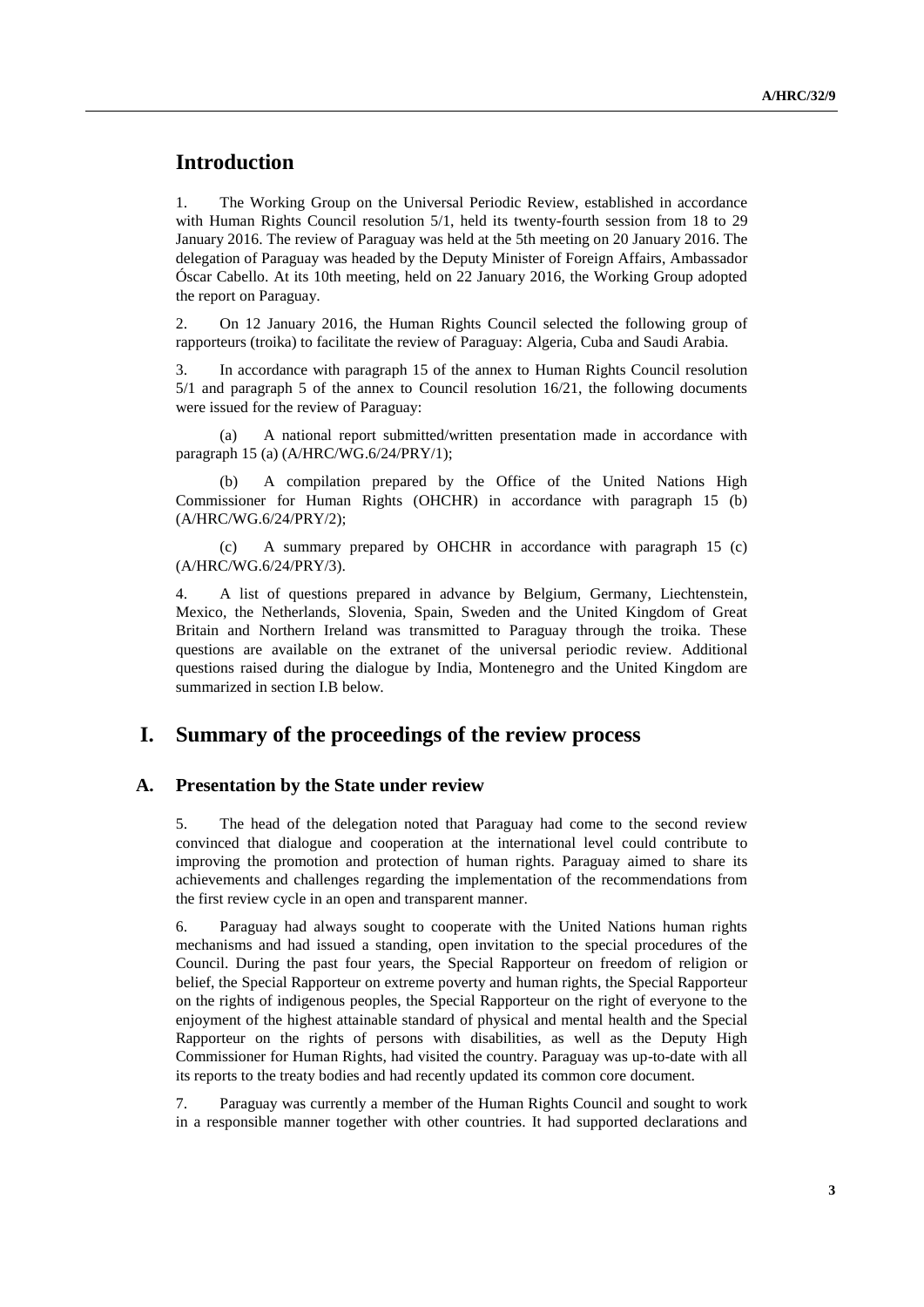resolutions that reflected human rights priorities and cooperation, especially through the exchange of good practices among countries, the United Nations system and civil society.

8. Paraguay had focused on making good use of its experience to strengthen the international human rights mechanisms, in particular in the area of follow-up to universal periodic review recommendations, through the development of the innovative and participative Recommendations Monitoring System. The system, which was the result of the experience of national institutions, had been developed with technical support and guidance from the Human Rights Adviser of OHCHR in the country. The system was built around thematic areas of work and facilitated the preparation of reports and the implementation of recommendations through national plans of action, and now formed the basis for the development of human rights indicators. In order to share that experience, Paraguay, together with Brazil, had sponsored a Council resolution on promoting international cooperation to support national human rights follow-up systems and processes. Paraguay had also created a bilateral cooperation programme to share its experience with other interested States.

9. The delegation reported on the progress it had made and the challenges it had faced in the implementation of recommendations since the previous review. Paraguay had been consolidating a culture of democracy and the integration of a human rights-based approach in public policies with some significant results in the areas of poverty reduction and improvement in social conditions favouring inclusion and addressing inequalities. Paraguay had also begun combating corruption.

10. With regard to the prevention of torture, Paraguay was the first country in the region to have created a national mechanism for the prevention of torture, in line with the Optional Protocol to the Convention against Torture and Other Cruel, Inhuman or Degrading Treatment or Punishment. On the basis of the methodology developed by OHCHR, the judicial branch had also formulated indicators on the right to a fair trial. Other initiatives had included the development of a guide to harmonize State justice with indigenous justice, guidelines on access to justice by older persons and persons with disabilities, and principles on juvenile restorative justice. The Minister of Public Defence and the Public Prosecution Service had also been strengthened.

11. Paraguay reiterated the importance of the international human rights system, in particular the universal periodic review mechanism, and highlighted the valuable work of OHCHR in that regard. Paraguay remained open to receiving comments and suggestions that could enable it to continue improving the protection of human rights at the national level.

### **B. Interactive dialogue and responses by the State under review**

12. During the interactive dialogue, 76 delegations made statements. Recommendations made during the dialogue are to be found in section II of the present report. All written statements of the delegations, to be checked against delivery on the United Nations Webcast archives,<sup>1</sup> are posted on the extranet of the Human Rights Council when available.<sup>2</sup>

13. Argentina noted with satisfaction the implementation of the National Human Rights Action Plan, the designation of the national mechanism for the prevention of torture, the

<sup>1</sup> http://webtv.un.org/meetings-events/human-rights-council/universal-periodic-review/24th-

upr/watch/paraguay-upr-adoption-24th-session-of-universal-periodic-review/4716532396001.

<sup>2</sup> www.ohchr.org/EN/HRBodies/UPR/Pages/PYSession24.aspx.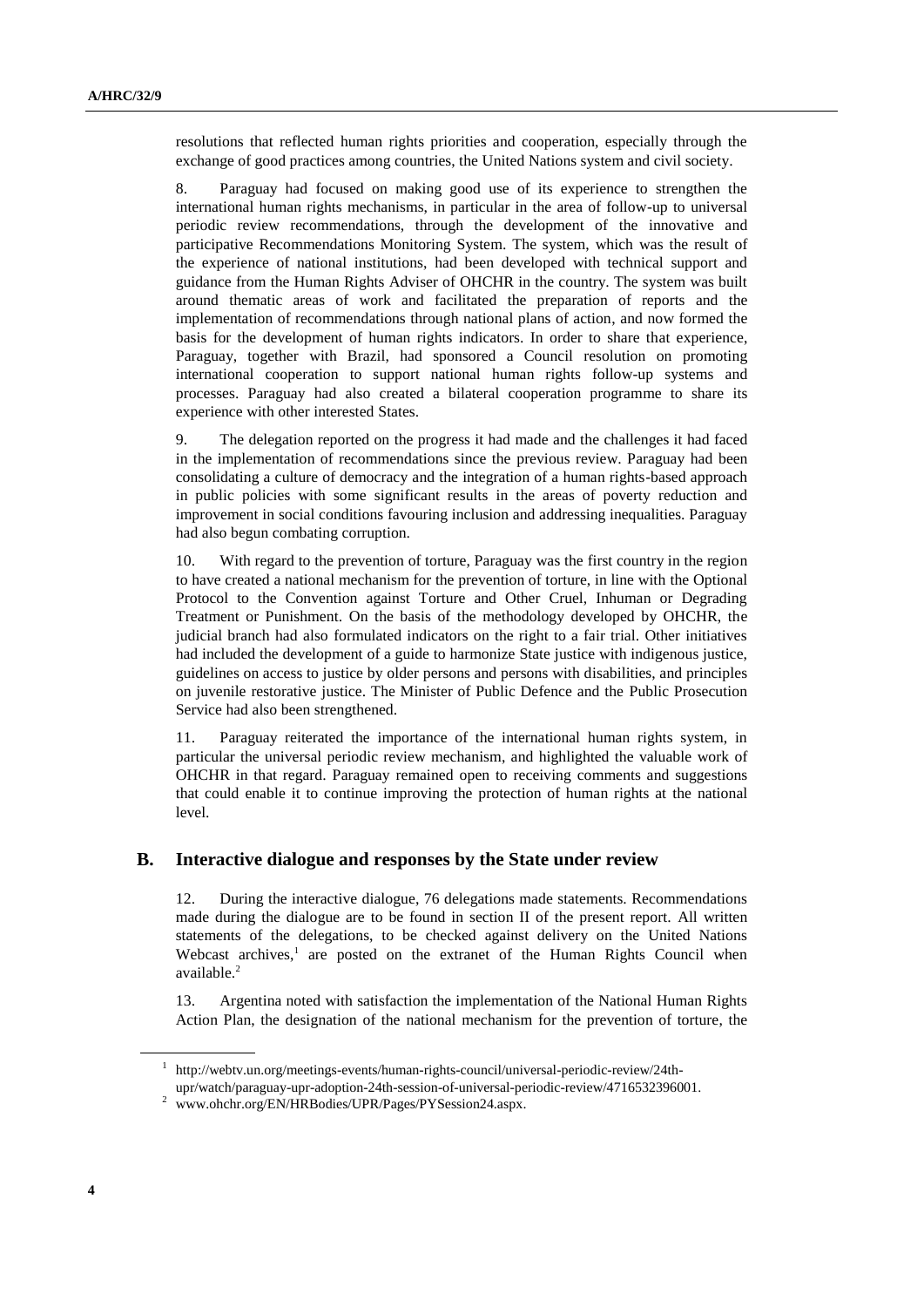development of the Recommendations Monitoring System and efforts to promote the rights of persons with disabilities.

14. The Bolivarian Republic of Venezuela highlighted progress made to combat poverty, address domestic violence, and improve access to basic and secondary education and health services.

15. Australia noted that further measures were required to protect land reform advocates from intimidation and violence, to investigate gender-based violence and to guarantee protection from all forms of discrimination.

16. Austria expressed concern at the high number of journalists, human rights defenders and lawyers who had been attacked or killed, and the high rates of child pregnancy and maternal mortality.

17. Azerbaijan commended Paraguay for its efforts to strengthen the human rights framework, protect children and persons with disabilities, reduce poverty and raise people's standard of living.

18. Belgium welcomed the designation of the national mechanism for the prevention of torture. It noted that in certain areas, such as the rights of the child and those of women and girls, there was room for progress.

19. Benin welcomed the adoption of laws and policies on forced disappearances, the upgrading the Secretariat for Women to a Ministry, and the National Health Policy.

20. The Plurinational State of Bolivia recognized the progress that had been made to improve human rights since the first review, specifically the narrowing of the socioeconomic gap and the implementation of the Recommendations Monitoring System.

21. Greece commended Paraguay for its acceptance of all the recommendations from the first review, the National Development Plan to 2030, the National Policy on Children and Adolescents and the abolition of the death penalty.

22. Regarding indigenous rights and land settlement, Canada was concerned that the process of expropriation approved by Congress in 2014 had not yet been implemented to comply with the rulings of the Inter-American Court of Human Rights.

23. Chad encouraged Paraguay to reinforce its normative and institutional framework with a view to improving enjoyment of economic, social and cultural rights.

24. Chile highlighted the creation of the national mechanism for the prevention of torture and the adoption of several national laws and plans promoting the rights of women, children and people with disabilities.

25. Colombia highlighted the establishment of the Recommendations Monitoring System and reaffirmed its commitment to continue working with Paraguay to address trafficking in persons.

26. Costa Rica welcomed the establishment of the national mechanism for the prevention of torture and the Recommendations Monitoring System. However, it was concerned about cases of violence against and murders of journalists and human rights defenders.

27. Cuba recognized the efforts of Paraguay to eradicate poverty and uphold the economic, political, social and cultural rights of women living in rural areas with a view to their development and empowerment.

28. Djibouti acknowledged the progress made by Paraguay since the first review cycle to strengthen the legislative and institutional framework for the protection and promotion of human rights.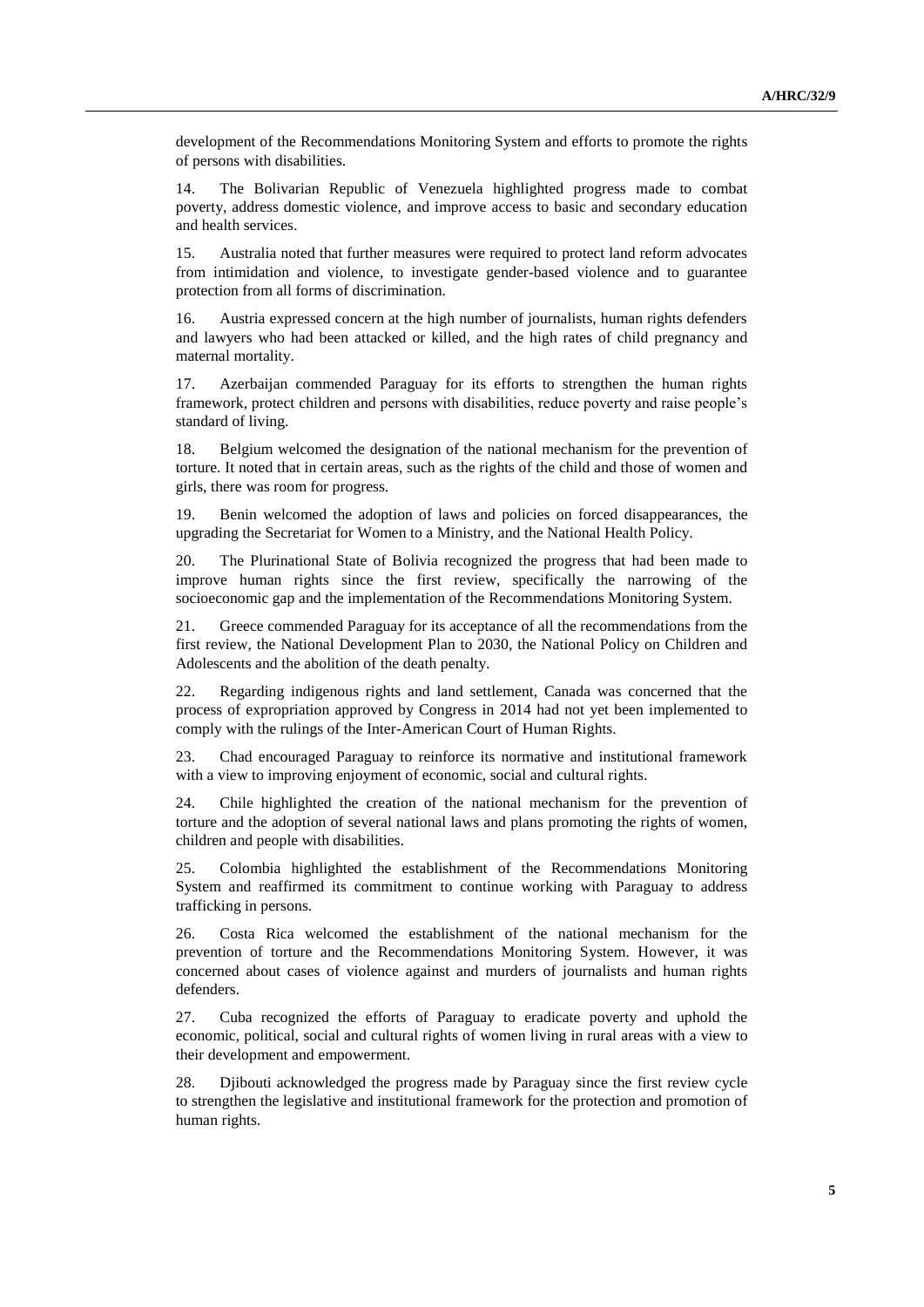29. Ecuador highlighted the initiatives Paraguay had taken to promote social development, a human rights-based approach to poverty eradication and the National Development Plan to 2030.

30. Egypt noted with satisfaction the establishment of the national mechanism for the prevention of torture and the implementation of the Recommendations Monitoring System. Egypt urged Paraguay to increase its efforts to reduce poverty.

31. Ethiopia noted the domestication of international human rights instruments, and the introduction of human rights training in schools. It commended Paraguay for its commitment to poverty reduction.

32. France made a statement and recommendations.

33. Georgia encouraged Paraguay to allocate sufficient resources to the national mechanism for the prevention of torture. It expressed concern about the situation of human rights defenders and judicial and administrative proceedings against journalists, and urged the Government to conduct investigations into such cases.

34. Germany commended Paraguay for its engagement in the Human Rights Council. It appreciated the introduction of mechanisms to monitor the implementation of the country's international obligations.

35. Ghana was concerned about allegations of harassment and killings of journalists and human rights defenders. It encouraged Paraguay to investigate the allegations and bring the perpetrators to justice.

36. Brazil welcomed the improvements that had been made to the legal and institutional framework and the establishment of the Recommendations Monitoring System, which had inspired it.

37. Guatemala commended Paraguay for the reforms undertaken to prohibit the sale of children, child pornography, commercial sexual exploitation of children and trafficking in persons.

38. Haiti noted that Paraguay had accepted all the recommendations from the first review cycle and congratulated it on its efforts to combat the sexual exploitation of children and adolescents.

39. The Holy See recognized the efforts to improve communication between civil authorities and indigenous communities, reduce extreme poverty and address corruption and trafficking in persons.

40. Honduras commended Paraguay on its efforts to reduce poverty and recognized its contribution to promoting good practices with the creation and implementation of the Recommendations Monitoring System.

41. India noted that Paraguay was up-to-date with its submission of reports to the treaty bodies. India requested information on the operational aspects of the National Development Plan to 2030.

42. Indonesia commended Paraguay for strengthening the legislative framework and providing inclusive education. It noted the efforts that had been made to formulate the National Human Rights Action Plan.

43. The Islamic Republic of Iran was concerned about the absence of a policy on protecting the rights of indigenous peoples, and about the level of trafficking in persons.

44. Iraq commended Paraguay for its efforts to implement the recommendations from the first review cycle.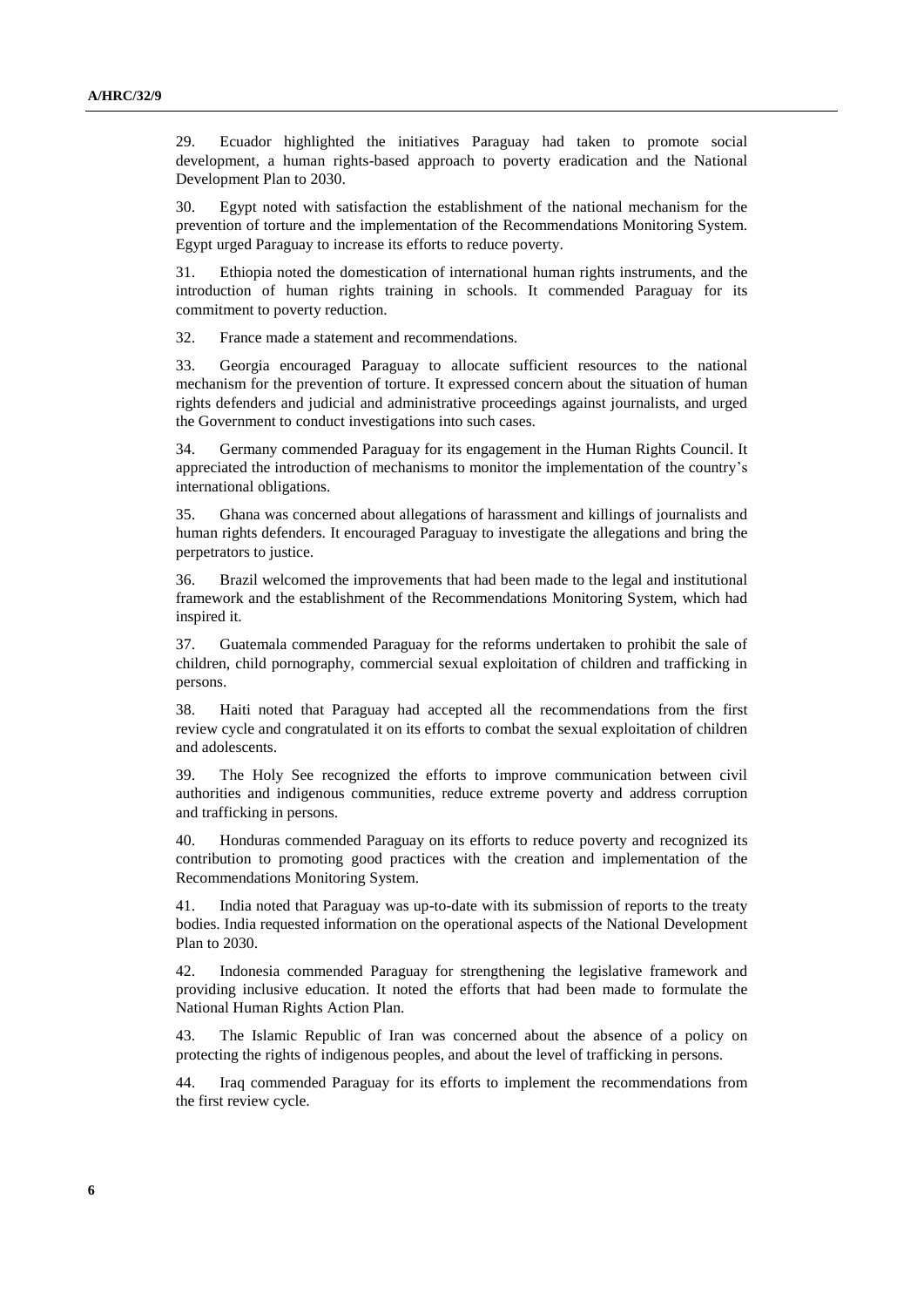45. Israel commended Paraguay for having taken several measures, including the adoption of the National Human Rights Action Plan and of a protocol applicable to transgender persons who had been deprived of their liberty.

46. Italy appreciated the prioritization of measures to tackle extreme poverty and to uphold women's rights, as indicated by the creation of the Ministry for Women.

47. Kazakhstan welcomed the establishment of the national mechanism for the prevention of torture and of the Recommendations Monitoring System, which would facilitate efforts to follow up on recommendations made during the first review and recommendations made by treaty bodies and special procedures.

48. Kuwait welcomed measures to reduce poverty and combat human trafficking, the creation of the National Secretariat to Combat Corruption, and efforts to strengthen the rights of persons with disabilities.

49. Kyrgyzstan noted that Paraguay had made unprecedented steps to strengthen the legislative, institutional and policy mechanisms concerning human rights, and had issued a standing invitation to all the special procedure mandate holders.

50. The Lao People's Democratic Republic noted the commitment of Paraguay to international cooperation and the work of the Human Rights Council, and welcomed the measures it had taken on gender equality and poverty reduction.

51. Lebanon welcomed the efforts Paraguay had made to fight poverty and to recognize the rights of indigenous communities.

52. Libya commended Paraguay for its establishment of a national institution and a national commission on the rights of persons with disabilities. It welcomed the cooperation that had taken place on the development of the National Human Rights Action Plan.

53. Liechtenstein welcomed the ratification by Paraguay of the Agreement on the Privileges and Immunities of the International Criminal Court and the fact that it had begun the process of ratifying the Amendments to the Rome Statute of the International Criminal Court on the crime of aggression.

54. Malaysia commended Paraguay for its overall progress in the promotion and protection of human rights and encouraged it to implement the commitments it had outlined in its national report.

55. Mexico welcomed the project to combat bullying in schools and the initiatives being taken on transparency and the abolition of the death penalty.

56. Montenegro asked about progress towards better interministerial coordination and cooperation with civil society and measures to improve national legislation in line with recommendations to prevent violence against women, sexual and gender-based violence and to punish the perpetrators of such violence.

57. Morocco welcomed efforts to reduce poverty, the policy of institutional transparency in the judiciary and the designation of the national mechanism for the prevention of torture.

58. Namibia, taking note of the efforts of Paraguay to reduce poverty, enquired whether it had been able to reach its target of reducing extreme poverty to 9.4 per cent by 2015. Namibia asked Paraguay about any best practices it could share in that regard.

59. The Netherlands commended Paraguay for being an example in the field of international human rights mechanisms. It noted, however, that no specific steps seemed to have been taken to protect the safety and rights of human rights defenders.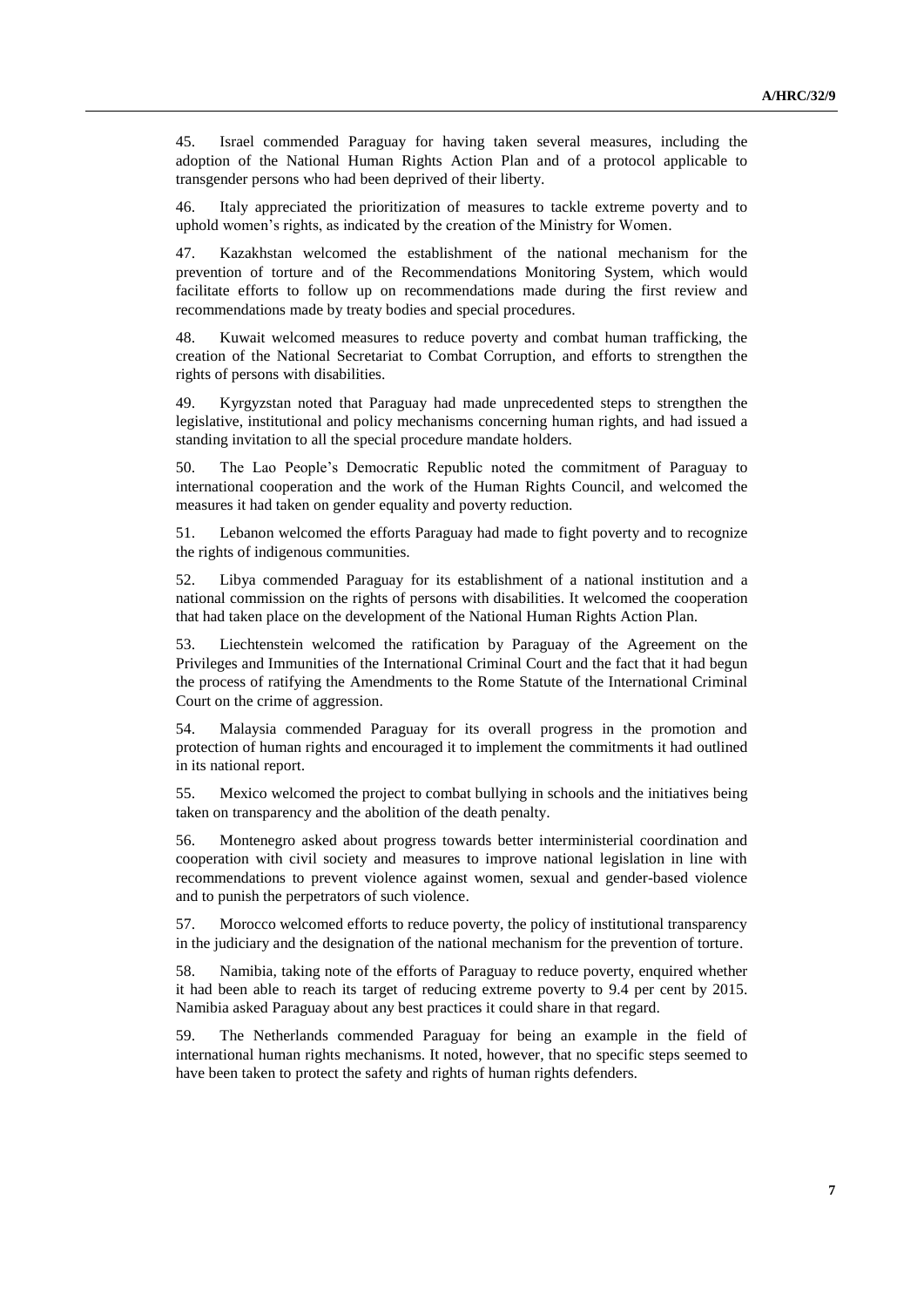60. Nicaragua underscored the efforts of Paraguay to care for children, the National Plan for the Prevention and Elimination of the Sexual Exploitation of Children and Adolescents, positive developments in education and access to education.

61. Norway was concerned about the high number of reports of threats, attacks, harassment and killings of human rights defenders. It commended Paraguay for establishing a national mechanism for the prevention of torture.

62. Pakistan commended Paraguay for its adoption of a number of laws and administrative reforms aiming at the promotion and protection of human rights.

63. Panama noted the strengthening by Paraguay of its normative and institutional framework to prevent torture, eradicate poverty and guarantee the rights to education and health.

64. Peru underscored the implementation by Paraguay of the Recommendations Monitoring System to monitor follow-up to the recommendations from the first review cycle and its commitment to recover citizens' historical memory.

65. The Philippines welcomed the abolition of the death penalty in Paraguay and commended its efforts to promote and protect the rights of indigenous peoples.

66. Poland noted with appreciation the changes made by Paraguay to its constitutional and legislative framework and the establishment of a universal, accessible health-care service.

67. Portugal noted with concern that no Ombudsman had been appointed in Paraguay since 2008 and that the A status accreditation of the Ombudsman's Office had been suspended.

68. The Republic of Korea welcomed the National Action Plan for the Rights of Persons with Disabilities and the National Strategy for the Prevention and Elimination of Child Labour and for the Protection of Adolescent Workers.

69. The Republic of Moldova shared the concerns of the treaty bodies about widespread pretrial detention in Paraguay, especially for children between the ages of 16 and 18.

70. Singapore welcomed the commitment of Paraguay to prioritizing poverty eradication and its policy to promote equal rights and opportunities for men and women.

71. Slovakia encouraged Paraguay to recognize the competence of the Committee on Enforced Disappearances to consider individual communications under the International Convention for the Protection of All Persons from Enforced Disappearance. While welcoming the establishment of the national mechanism for the prevention of torture, Slovakia noted that there was insufficient investigation into allegations of torture and that perpetrators of torture where not held sufficiently accountable.

72. Slovenia shared concerns about the high rate of teenage pregnancy and the high maternal mortality rate. It echoed the call that had been made by the United Nations Educational, Scientific and Cultural Organization (UNESCO) to investigate all attacks on journalists and media workers.

73. South Africa was concerned that, despite the commitments Paraguay had made to do so, it had yet to adopt an anti-discrimination law that was in line with international human rights standards.

74. Spain recognized the efforts Paraguay had made in the implementation of recommendations, as demonstrated by the recent visits of special procedure mandate holders and the creation of the Recommendations Monitoring System.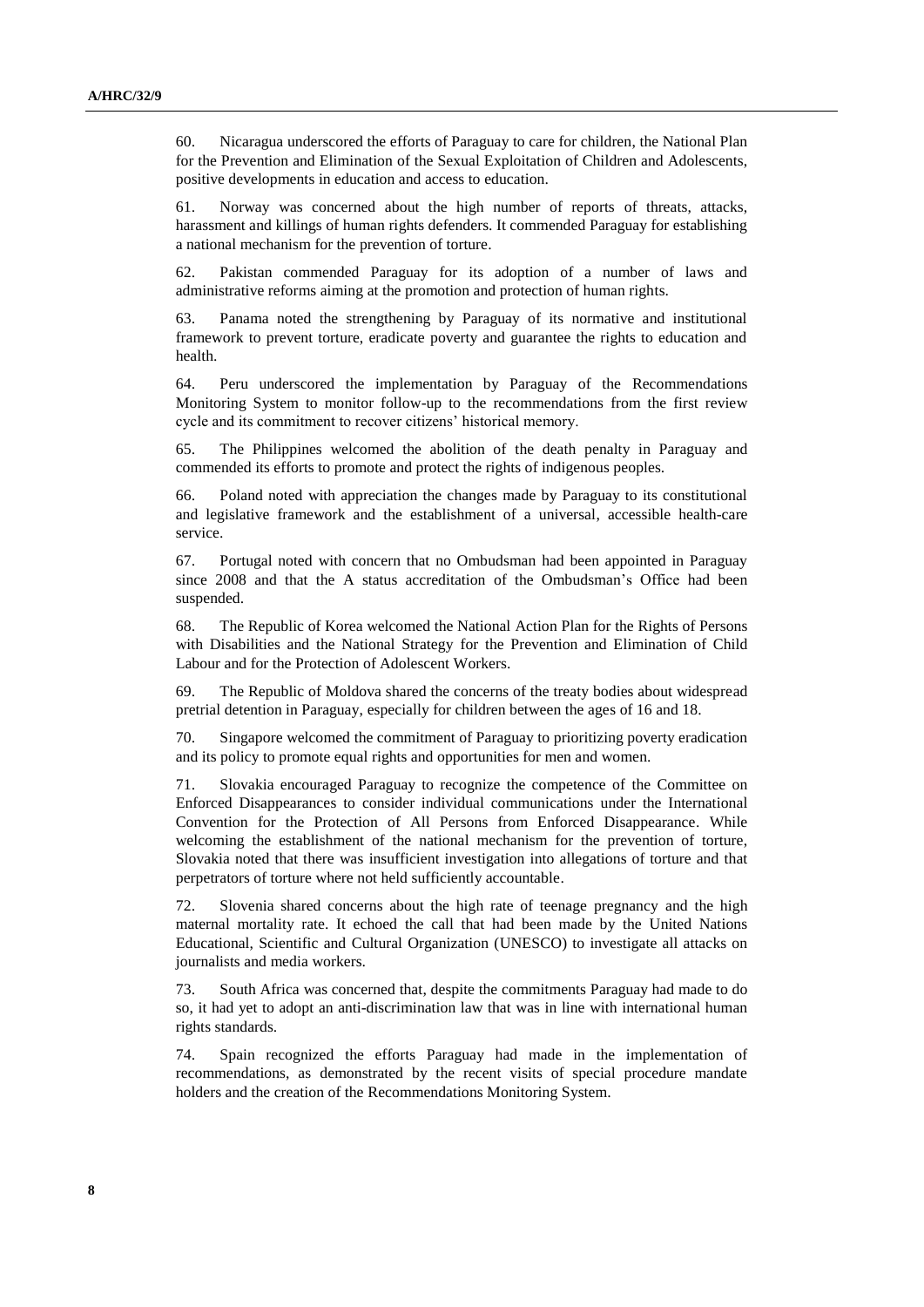75. Sweden expressed concern about gender-based and sexual violence. It noted recent reports indicating that discrimination was widespread and that little effort was made to address human rights violations against lesbian, gay, bisexual, transgender and intersex persons.

76. Switzerland noted the constructive cooperation of Paraguay with OHCHR, special procedures and other international organizations. It remained concerned at the criminalization of abortion in the case of rape or incest.

77. Tajikistan noted the consistent approach of Paraguay to the promotion and protection of human rights and its willingness to cooperate with international mechanisms and procedures.

78. The former Yugoslav Republic of Macedonia was concerned about the safety of journalists, persistent stereotypes of the role of women in society, and domestic violence. It requested additional information on the steps Paraguay planned to take in order to adopt the anti-discrimination law.

79. Turkey took note of the commitment to complete the process of appointing an Ombudsman. It called on Paraguay to prioritize the adoption of a law to combat all forms of discrimination.

80. Ukraine acknowledged the involvement of civil society organizations in the implementation of recommendations and encouraged Paraguay to provide resources for the participation of indigenous communities.

81. While welcoming efforts by the legislature to address discrimination, the United Kingdom urged Paraguay to adopt an anti-discrimination law. The United Kingdom requested additional information on human rights training provided to police and military personnel.

82. The United States of America remained concerned by corruption in the public and judicial sectors, and the persistence of gender-based violence and violence against journalists and lesbian, gay, bisexual, transgender and intersex persons.

83. Uruguay highlighted the establishment of the national mechanism for the prevention of torture and the online platform to monitor the implementation of the recommendations. It noted progress in terms of poverty reduction and increased transparency in governance.

84. Uzbekistan welcomed progress made in the implementation of recommendations, the adoption of the National Human Rights Action Plan, the establishment of the national mechanism for the prevention of torture, the ratification of human rights instruments and cooperation with international human rights mechanisms.

85. Armenia commended Paraguay for its commitment to promoting truth, justice, reparation and guarantees of non-repetition, including through the recognition of past crimes and their condemnation. It noted progress in reducing poverty.

86. Algeria appreciated efforts to address trafficking in persons, eliminate bullying in public and private schools, combat acts of torture and forced disappearances, and reinforce the rights of indigenous peoples.

87. Angola appreciated the setting up of a system to monitor the implementation of recommendations. It encouraged Paraguay to further promote the civil and political rights of women.

88. The Dominican Republic underlined the implementation of various national action plans and urged Paraguay to continue working on the bill for the establishment of a ministry of justice and human rights.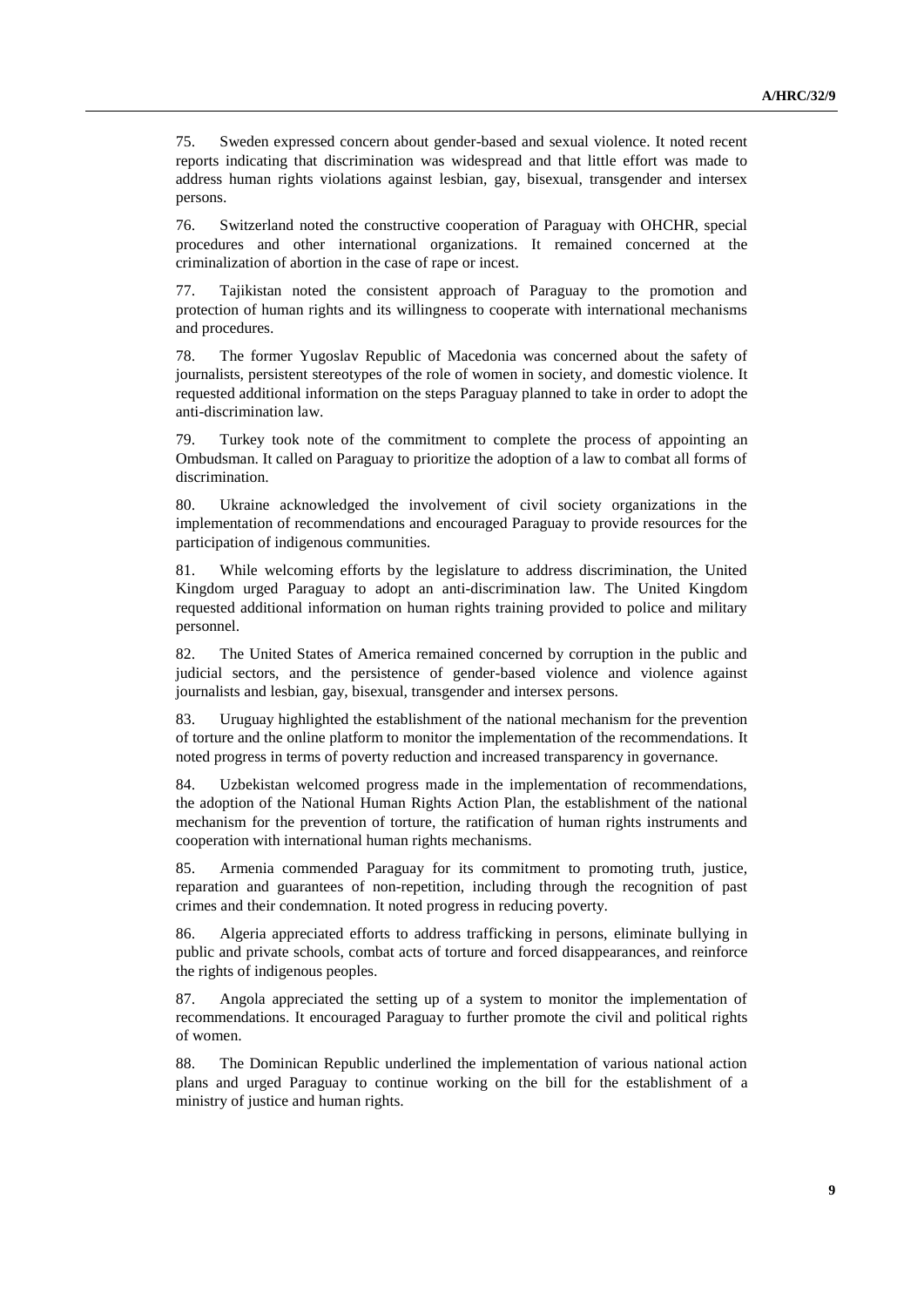89. Paraguay thanked the delegations for the interest they had shown, their participation in the dialogue and their support for the progress Paraguay had achieved since the previous review, as reflected in the comments and recommendations they had made.

90. In response to comments and questions raised regarding efforts to combat poverty and social investment, the Chief of Cabinet of the Technical Planning Secretariat highlighted Paraguay's commitment to ensuring equal opportunities. He provided information on programmes on land use planning and sustainable environment. The main aim of the national poverty reduction programme was to increase the income of vulnerable persons and families and improve their access to social services. The level of extreme poverty had been reduced from 8 per cent in 2006 to 2 per cent in 2013. The proportion of the population with access to safe drinking water had risen from 43 per cent in 1997 to 81 per cent in 2014.

91. The Minister for Social Action referred to previous recommendations concerning families, persons with disabilities, cash transfer programmes and consultations with and prior and informed consent of indigenous people. The Tekoporã Programme, a broad social protection programme that had obtained the ISO 9001 quality management systems standard in 2014, covered 17 departments and 80 per cent of municipalities. One specific component of the programme, which had been developed with the support of OHCHR in Paraguay, aimed to promote the involvement of indigenous people through a protocol for free, prior and informed consent.

92. The Minister of Labour, Employment and Social Security noted that the Ministry had been created in 2013 to focus on the protection of workers, work and labour. It had conducted activities that sought to ensure the right to decent work and working conditions. Responding to comments made by Colombia, he noted that Paraguay had recently promulgated the law on domestic workers, which had raised the minimum wage and sought to ensure social protection. Regarding the issue of child labour, raised by Belgium, Chile and Cuba, he noted that the Code on Children and Adolescents prohibited work for children under 14 years of age. The Ministry had made the fight against child labour a priority and was working to eradicate the worst forms of child labour in the forthcoming years. The National Commission for the Prevention and Eradication of Child Labour was also being strengthened. Paraguay had been successful in eradicating child labour in the cotton production sector and had adopted legislation on the protection of working mothers, in particular while they were breastfeeding.

93. The Minister for the Human Rights of Persons with Disabilities reported on efforts to ensure that protection of the human rights of persons with disabilities was a cross-cutting issue in all public policies and services. In 2015, the National Secretariat for the Human Rights of Persons with Disabilities (SENADIS) had been upgraded to the level of Ministry. The National Commission on the Rights of Persons with Disabilities (CONADIS), in which persons with disabilities and civil society participated fully in decision-making, had also been set up. Paraguay had developed a National Action Plan for the Rights of Persons with Disabilities, with the support of OHCHR. Paraguay was currently developing indicators to monitor implementation of the Plan and assess its impact. The Action Plan had given visibility to persons with disabilities. Through the Plan, Paraguay would also ensure inclusive education and differentiated basic provision for persons with disabilities. A handbook on accessibility for persons with disabilities was being developed for all schools. In addition, Paraguay had established a network of State communication officials to promote the use of inclusive language and a rights-based approach in their work. The progress achieved was the result of partnership between the State and civil society, with support from international cooperation.

94. The Minister for Children and Adolescents, referring to comments concerning violence against children and adolescents, noted that the national commission to prevent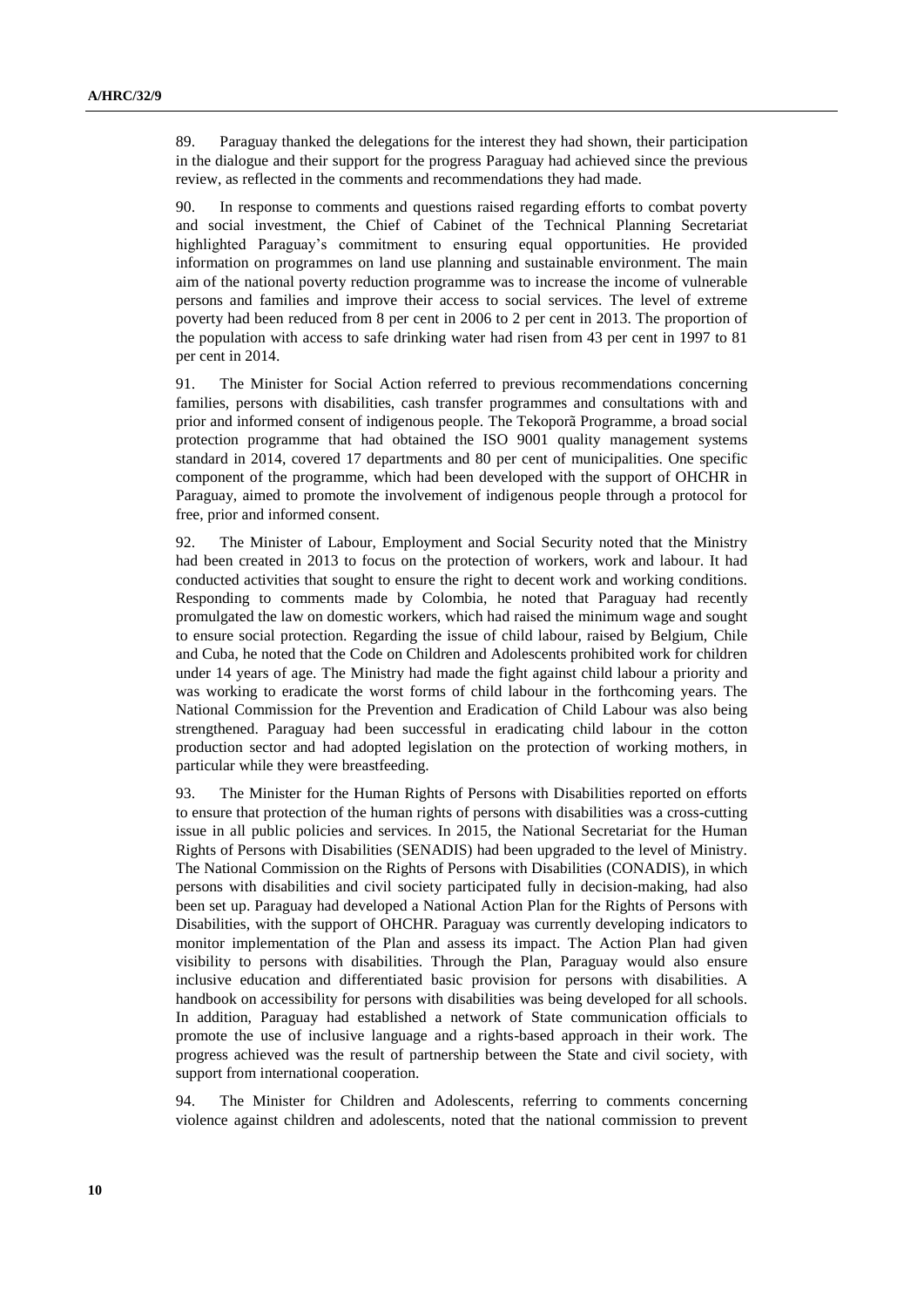and comprehensively address violence affecting children and adolescents had been established in 2013 in follow-up to the United Nations Study on Violence against Children. It was composed of State institutions and civil society organizations that worked together to prevent violence against children and to protect and care for children who were victims of violence. A bill was being drafted to protect children from all forms of cruel, inhuman and degrading treatment, including corporal punishment, and to foster good practices when it came to bringing up children. There was a toll-free 24-hour helpline available to children through which they could make complaints and receive guidance. Legislative proposals had been made to amend the criminal framework concerning cases of sexual abuse. Paraguay had legislation in place on sex tourism, which aimed to prevent all forms of trafficking in persons, whether they took place within or outside the country, and to punish the perpetrators. Awareness-raising campaigns had been rolled out targeting State officials and citizens, particularly in boarder and touristic areas. Comprehensive programmes to provide care for victims of trafficking, including shelters, had also been established. In 2015, the legal age at which children could engage in domestic work had been raised to 18 years and legislation had codified domestic child labour as dangerous. The sale of children was criminalized and discussions were currently being held in Congress to amend legislation concerning adoption.

95. The Director General of Educational Planning at the Ministry of Education and Culture reported on the increase in funding for quality education and research since 2012. A priority area for action had been early childhood education and quality support services for children from the age of 3, a new modality of informal education, particularly in rural areas. In 2014, the rate of enrolment in primary education had reached 98 per cent. The enrolment rate for children aged between 15 and 17, however, remained a challenge. Education strategies contributed to improving children's access to schools through investment in textbooks and the provision of educational tools for students. Paraguay was investing in technical training and diversifying educational and vocational training programmes and support. In addition, a national programme that was being implemented recognized the progressive autonomy of boys and girls, especially in the area of sexual and reproductive health education.

96. The head of the Human Rights Unit in the Ministry of Health and Social Welfare welcomed the recommendations concerning the right to health, particularly those from Belgium, Colombia, Kazakhstan, Mexico, the Netherlands, Turkey and the United Kingdom. Addressing inequalities required a strong and systematic response; the plans and programmes that had been prepared during recent years focused on a common vision and a strategic approach based on the national reality. Paraguay was implementing the National Sexual and Reproductive Health Plan for 2014 to 2018, which met the basic needs of the population. It took a human rights-based approach and focused on seven key areas that were part of the health-care policy, emphasizing access, quality and equitable health. Information was also provided on other areas, such as neonatal health-care plans, prevention and monitoring of sexually transmitted diseases, prevention, detection and treatment of breast cancer, prevention of domestic and gender-based violence and care for persons affected by such violence and efforts to reduce the number of early pregnancies and the prevalence of sexually transmitted diseases among young people.

97. The Adviser to the Human Rights Commission of the Chamber of Deputies reported on the process for the selection of a new Ombudsman and a Deputy Ombudsman, which would take place in 2016. The Chamber was currently reviewing two proposals that both aimed to ensure the full exercise of all rights by the population on an equal basis without discrimination, in line with the international human rights standards that Paraguay had ratified. In 2016, the Chamber would also consider draft legislation to ensure comprehensive protection of women from all forms of violence. A bill was currently being examined concerning the legal framework regulating the use of the Internet. Efforts were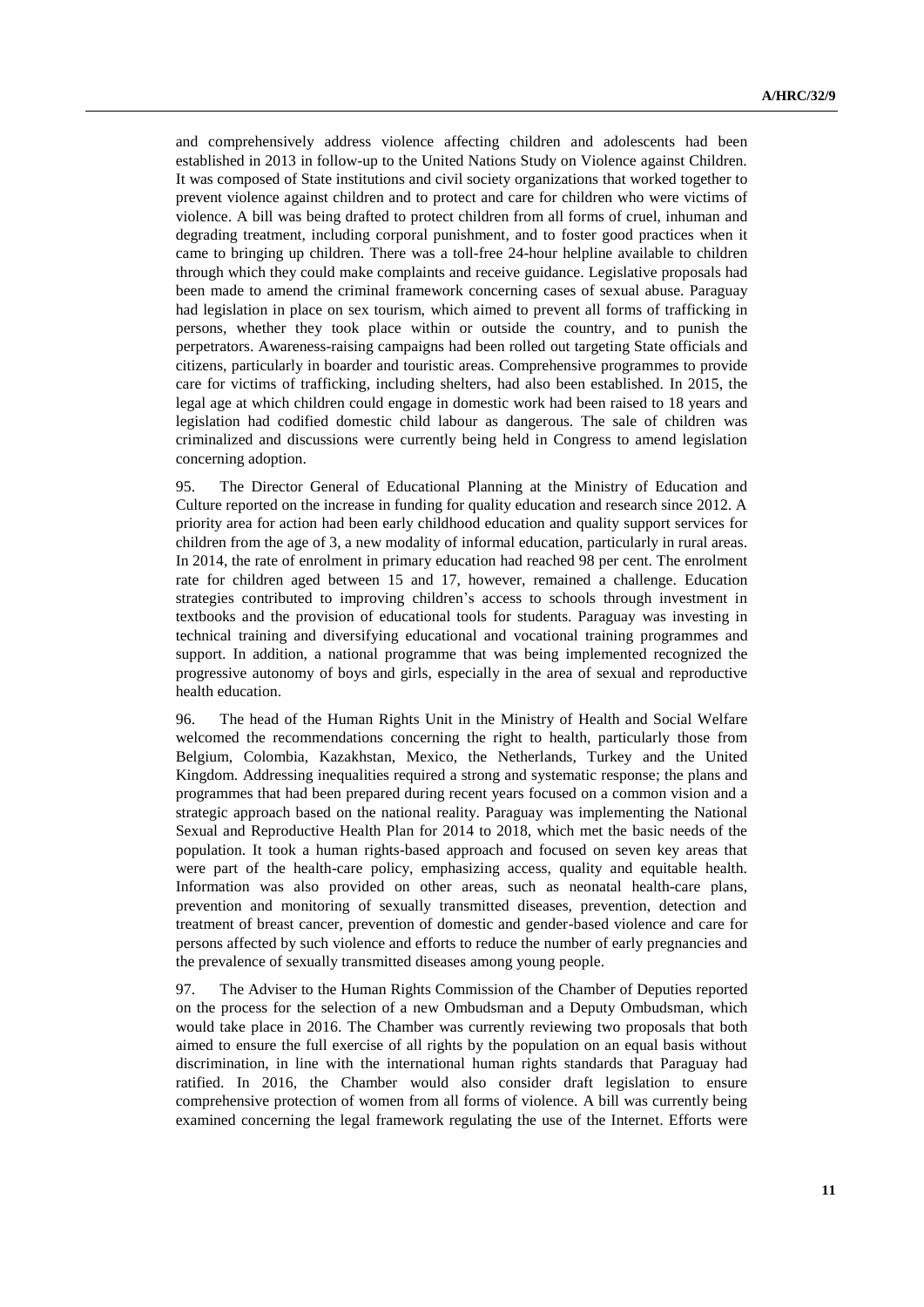currently under way to draft legislation on freedom of expression and protection of journalists. Paraguay had requested cooperation in that regard from the Special Rapporteur for Freedom of Expression of the Organization of American States.

98. In response to comments made by several delegations on the issue of an institutional framework for the promotion and protection of human rights, the Director General for Human Rights of the Ministry of Justice reported on several initiatives, such as the National Human Rights Action Plan and the drafting of a bill on the creation of the ministry of justice and human rights. The definition of torture and the definition of enforced disappearance in domestic legislation had both been brought into line with international human rights standards. A national team had been set up to search for and identify persons who had disappeared between 1954 and 1989. Since May 2013, research and investigations had been carried out into possible individual and mass graves. To date, a total of 34 remains of disappeared persons had been exhumed and a database of blood samples of family members had been created. Paraguay had been working on drafting a prison reform plan with a focus on social reintegration.

99. The Human Rights Director of the Supreme Court of Justice provided a brief update on the Marina Cue case. Paraguay had organized a symposium on corruption, and the judiciary had developed quantitative and qualitative indicators on access to justice within the framework of the implementation of the Brasilia Regulations Regarding Access to Justice for Vulnerable People. Turning to the issue of preventive detention, Paraguay reported on current initiatives for a reform of the penal system. In 2015, the Supreme Court had adopted principles on restorative justice in accordance with the Lima Declaration on Restorative Juvenile Justice. In addition, consultations were currently under way in an effort to harmonize the indigenous justice system with the ordinary justice system.

100. A representative of the National Institute of Indigenous Affairs thanked participants for the concern expressed by several delegations regarding the situation of the indigenous communities and the development of public policies for indigenous peoples in Paraguay. A bill was currently under consideration to upgrade the Institute to the level of Ministry. Efforts were also being made to address concerns about the health of indigenous peoples and to ensure that they had access to more participatory and inclusive education. Regarding land issues and in follow-up to recommendations from the previous universal periodic review, a system had been created for the registration of land titles that facilitated the identification of potential duplicity. In 2015, the National Council for Indigenous Education had been created. Information was also provided on the availability of community radios, prior consultations and the involvement of indigenous peoples in decision-making.

101. In conclusion, the head of the delegation thanked all the participating States for their interest in Paraguay.

### **II. Conclusions and/or recommendations**

102. **The recommendations formulated during the interactive dialogue/listed below have been examined by Paraguay and enjoy the support of Paraguay:**

102.1 **Consider ratifying the Optional Protocol to the International Covenant on Economic, Social and Cultural Rights (Uruguay); Ratify the Optional Protocol to the International Covenant on Economic, Social and Cultural Rights (Djibouti) (France) (Ghana) (Montenegro) (Portugal);**

The conclusions and recommendations have not been edited.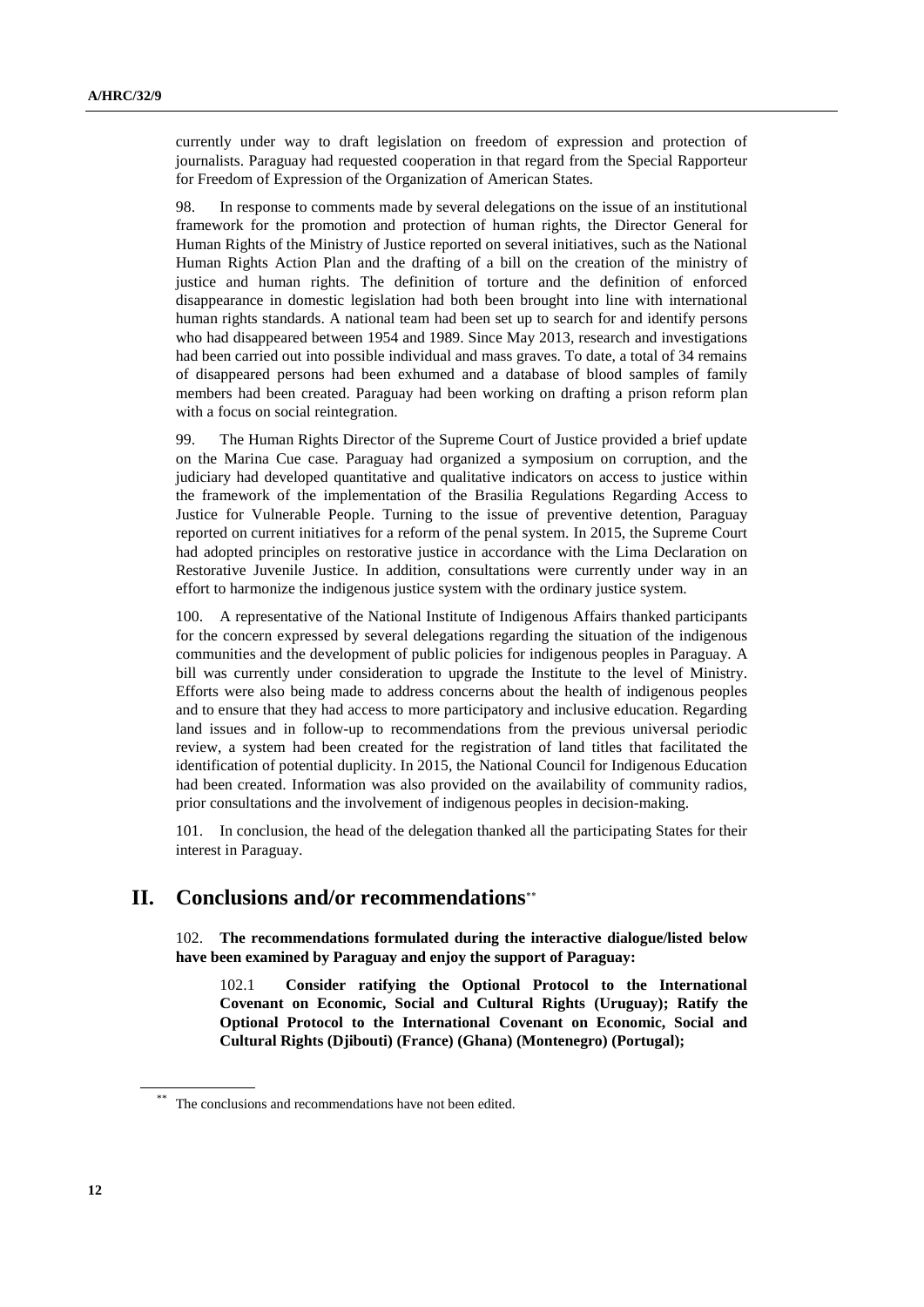102.2 **Take steps to ratify the Optional Protocol to the Convention on the Rights of the Child on a communications procedure (Slovakia); Ratify the Optional Protocol to the Convention on the Rights of the Child on a communications procedure (Portugal) (Montenegro);**

102.3 **Encourage ratification of the Convention against Discrimination in Education (Iraq); Consider the recommendation of UNESCO to ratify the Convention against Discrimination in Education (Nicaragua); Ratify the Convention against Discrimination in Education (South Africa) (Uzbekistan) (Portugal) (Ghana**) **(Honduras);** 

102.4 **Make the declaration provided for in article 14 of the International Convention on the Elimination of All Forms of Racial Discrimination (South Africa);**

102.5 **Conclude the process of ratifying the Kampala amendments to the Rome Statute swiftly with a view to contributing to the activation of the jurisdiction of the International Criminal Court over the crime of aggression in 2017 (Liechtenstein**)**;**

102.6 **Pass legislation implementing the Rome Statute of the International Criminal Court into domestic law (Djibouti**)**;**

102.7 **Encourage the adoption in the short term of a bill on the implementation of the Rome Statute (Guatemala**)**;**

102.8 **Deepen its commitment with the International Criminal Court through the adaptation of its national legislation to the Rome Statute (Peru);**

102.9 **Review its criminal legislation in order to incorporate a definition of torture in accordance with the Convention against Torture and Other Cruel, Inhuman or Degrading Treatment or Punishment (Honduras);**

102.10 **Continue working on harmonizing its national policies and laws related to children in line with the Convention on the Rights of the Child and the Protocols thereto to which it is a party (Nicaragua**)**;**

102.11 **Promote laws on the rights of children and adolescents especially in the area of health (Egypt);**

102.12 **Implement the National System for Comprehensive Protection and Advancement of Children and Adolescents, with attention to human trafficking and sexual and reproductive health. Pass legislation to protect the rights of unregistered children and remove obstacles to child registration (Canada);**

102.13 **Improve the domestic legislation regarding working conditions, especially for women and young people (Holy See);** 

102.14 **Strengthen its efforts in establishing the National Human Rights Institution, in line with the Paris Principles and with full participation of the civil society (Indonesia**)**; Expedite staffing of the Ombudsman office and strengthen it by allocating the necessary budget (Ethiopia);**

102.15 **Take all necessary measures to ensure the full realization of the mandate of the Ombudsman's Office (France);**

102.16 **Strengthen the capacities of the Ombudsman's Office while making it accessible to the citizens (Haiti**)**;**

102.17 **Allocate sufficient financial and human resources to national human rights institutions (Kyrgyzstan**)**;**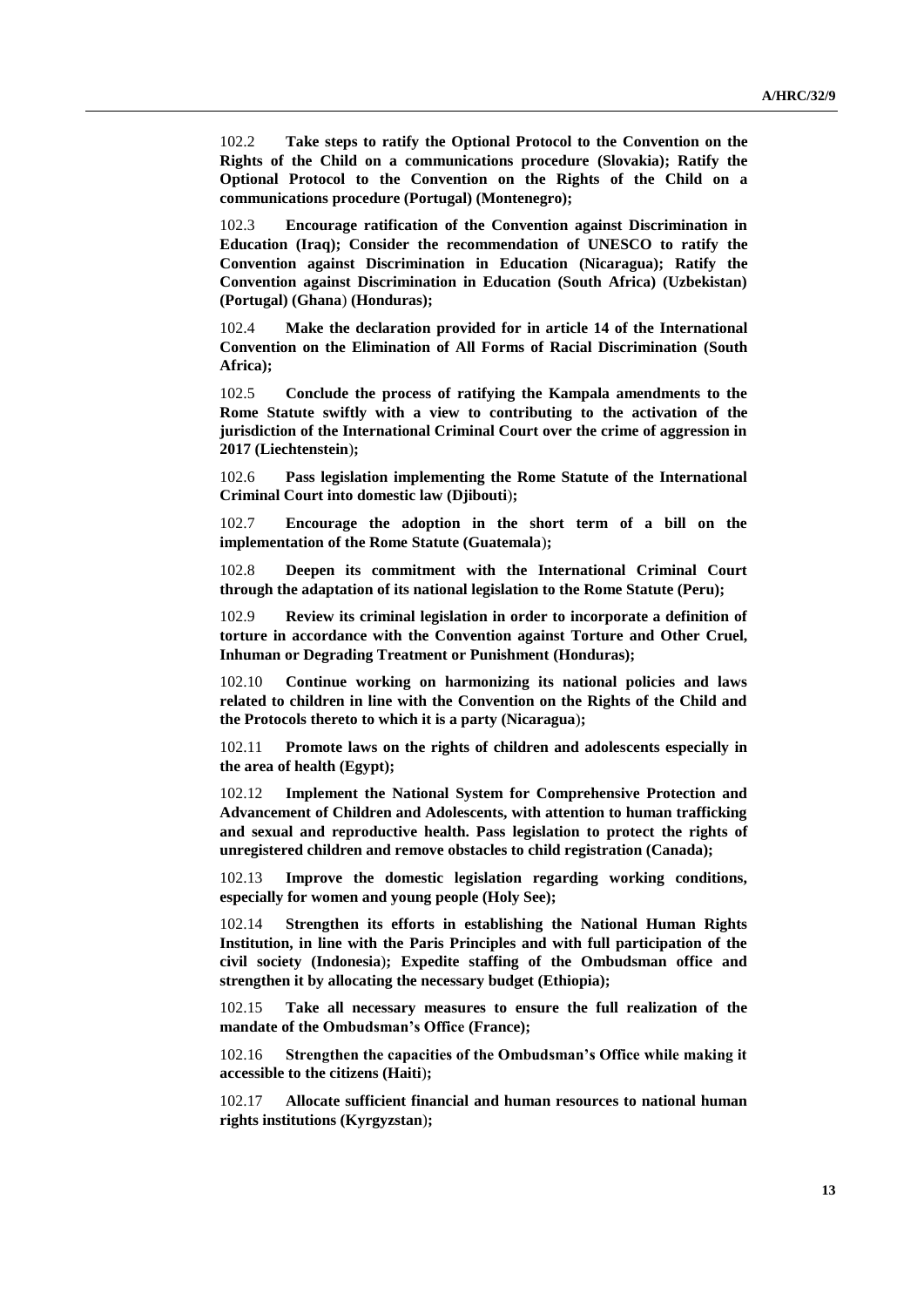102.18 **Take all necessary measures in order to strengthen the role and operation of the Ombudsman's Office (Namibia);**

102.19 **Speed up the process to appoint a new Ombudsman (Israel**)**;** 

102.20 **Appoint a new Ombudsman without further delay, after the mandate of the present incumbent expired in 2008, while ensuring that the institution complies fully with the Paris Principles (Germany);** 

102.21 **Finalize at its earliest the process of appointment of the Ombudsman and ensure that the institution fully complies with the Paris Principles (Kazakhstan**)**;** 

102.22 **Appoint an Ombudsman and ensure that the institution complies fully with the Paris Principles (Portugal) (South Africa**)**;**

102.23 **Complete as soon as possible the necessary internal process to appoint the new Ombudsman (Spain**)**;**

102.24 **Continue the selection process for a new Ombudsman, with a view to its appointment at the earliest possible, in line with the constitutional requirements and the Paris Principles (Uruguay**)**;**

102.25 **Expedite a process related to the establishment of the national secretariat for indigenous peoples (Georgia**)**;** 

102.26 **Strengthen the National Institute for Indigenous Affairs (El Instituto Paraguayo del Indígena, INDI) at the legislative, structural and functional levels (Haiti);** 

102.27 **Conclude the process to create the National Secretariat for Indigenous Peoples (Peru**)**;**

102.28 **Redouble its efforts in formulating the National Human Rights Action Plan (Indonesia);** 

102.29 **Continue further improvement of the protection and promotion of human rights in the country (Azerbaijan**)**;**

102.30 **While recognizing the adoption of the National Human Rights Action Plan, and within the context of its implementation, implement awarenessraising campaigns and promote respect of human rights (Spain);**

102.31 **Implement public policies permitting gender equality in the political and economic life of the country (Chile);**

102.32 **Further promote the rights of women, children and indigenous peoples (Greece);**

102.33 **Further develop policies to ensure full enjoyment of rights and equality to lesbian, gay, bisexual, transgender and intersex persons (Israel);** 

102.34 **Maintain efforts to implement the information system for the follow up of international human rights recommendations (Ecuador**)**;**

102.35 **Engage a civil society in the follow-up implementation process of the universal periodic review recommendations (Poland);**

102.36 **Accord priority to passing draft anti-discrimination legislation, tabled in Congress in November 2015, and reviews existing laws to ensure consistency with the draft legislation's objectives (Australia**)**;**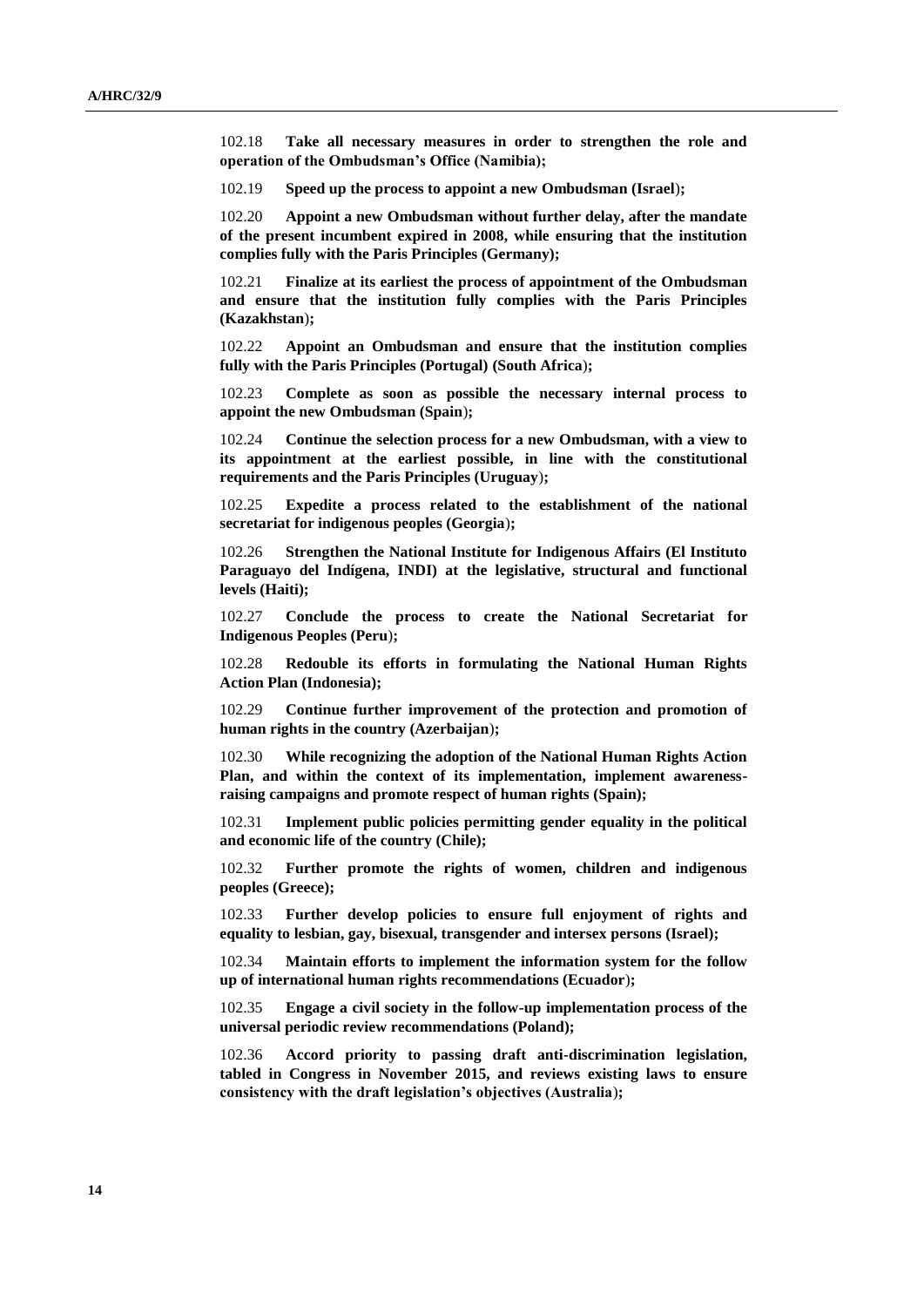102.37 **Ensure the adoption and implementation of an anti-discrimination law, cohering to international human rights standards (Greece**)**;**

102.38 **Move towards the adoption of a comprehensive law against all forms of discrimination, including discrimination on the basis of sexual orientation and gender identity, that punishes and prohibits all forms of discrimination in public and private settings (Chile**)**;**

102.39 **Foster the presentation of a new bill against all forms of discrimination (Cuba**)**;**

102.40 **Adopt and implement comprehensive anti-discrimination legislation in line with international human rights standards (Slovenia**)**;**

102.41 **Encourage the adoption and implementation of legislation to combat all forms of discrimination, in compliance with international human rights standards and in line with Paraguay's commitments (Guatemala);**

102.42 **Present to the Parliament and support the approval, as soon as possible, of a new comprehensive draft bill against racism, racial discrimination, xenophobia and all related forms of intolerance (Brazil**)**;**

102.43 **Adopt the necessary legislative and policy measures to combat any form of discrimination, including by guaranteeing access to justice and recognizing the right to due reparation for victims (Honduras**)**;**

102.44 **Adopt a law prohibiting all forms of discrimination against indigenous communities and guarantee access to comprehensive quality education for Guarani speakers (Islamic Republic of Iran);**

102.45 **Consider taking up an anti-discrimination bill in dialogue with State and non-State actors, which would guarantee basic safeguards of nondiscrimination, prevention and punishment of all forms of discrimination against all human beings, in line with the main standards of the international human rights instruments to which Paraguay is a party (Uruguay);**

102.46 **Introduce a law explicitly prohibiting corporal punishment of children in all settings (Poland**)**;**

102.47 **Adopt legislation clearly prohibiting all corporal punishment of children in all settings (Islamic Republic of Iran);**

102.48 **Continue to promote women empowerment (Pakistan);**

102.49 **Eliminate all forms of inequality between men and women (Egypt);**

102.50 **Continue to design and implement policies that incorporate gender perspectives into public policies and promote the empowerment and advancement of women living in rural areas (Singapore);**

102.51 **Approve a comprehensive law for the promotion of gender equality which would include, among other issues, awareness on issues such as gender violence, and the freedom of sexual orientation (Spain);**

102.52 **Adopt a law prohibiting all forms of discrimination, including discrimination based on sexual orientation and gender identity (South Africa);**

102.53 **Adopt a law against all forms of discrimination, including discrimination based on sexual orientation and gender identity (Sweden**)**;**

102.54 **Enact legislation to prohibit discrimination, including based on sexual orientation and gender identity (Canada);**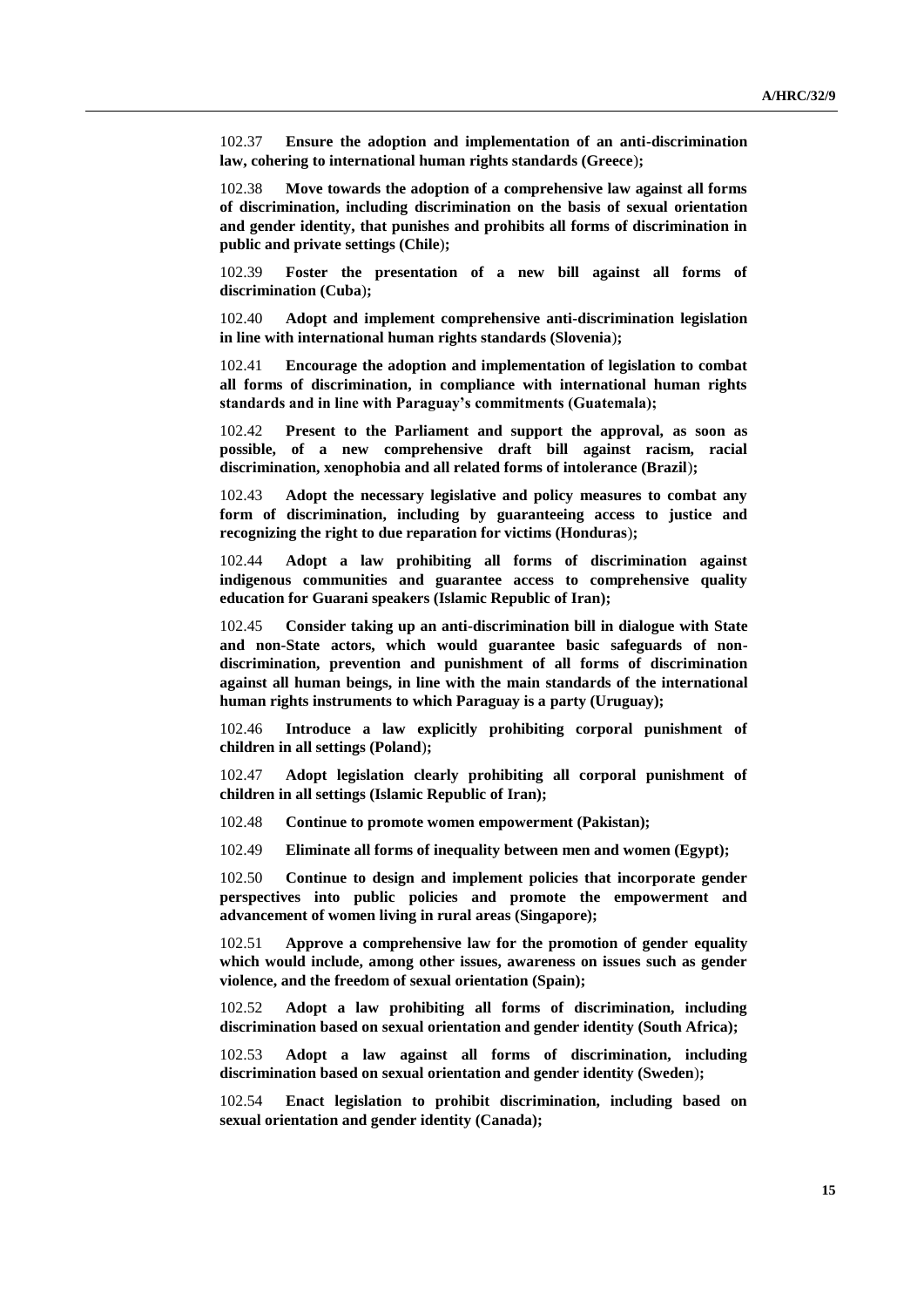102.55 **Adopt a law to fight against discrimination, to prevent and punish discrimination in all its forms including discrimination on sexual orientation and gender identity (Argentina);**

102.56 **Pass legislation prohibiting discrimination, including comprehensive prohibitions against discrimination on the grounds of sexual orientation and gender identity (United Kingdom of Great Britain and Northern Ireland**)**;**

102.57 **Review all type of provisions that could lead to the discrimination of lesbian, gay, bisexual, transgender and intersex persons, as well as review labour provisions which may affect domestic workers (Colombia**)**;**

102.58 **Strengthen the fight against all forms of discrimination including discrimination based on sexual orientation or gender identity (France);**

102.59 **Ensure the issuance of birth certificates to all children born on its territory, regardless of the status of their parents (Poland);**

102.60 **Further improve its birth registration system and ensure the issuance of birth certificates to all children born on its territory (Turkey);**

102.61 **Increase efforts to ensure that all children born in Paraguay can have their birth registered (Mexico);**

102.62 **Ensure that all State surveillance activities are in line with international human rights law and do not infringe on citizen's fundamental rights and freedoms (Liechtenstein);**

102.63 **Take the necessary measures to ensure that the operations of intelligence agencies are monitored by an independent oversight mechanism to ensure transparency and accountability (Liechtenstein);**

102.64 **Continue working in the improvement of prison conditions (Spain);**

102.65 **Continue to adopt measures to improve the situation in the penitentiary system of the country in line with international standards (Uzbekistan**)**;**

102.66 **Increase resources to address gender-based violence (Australia);**

102.67 **Prevent all forms of violence against women and girls, particularly sexual abuse and domestic violence, including by adopting a law to prevent, punish and eradicate violence against women (Austria);**

102.68 **Ensure that legislation to prevent and eradicate violence against women is passed (Belgium);**

102.69 **Ensure the adoption of a comprehensive law on violence against women (Plurinational State of Bolivia);**

102.70 **Pass legislation to prevent and criminalize all forms of violence against women, and provide law enforcement with training and education to ensure its effective implementation (Canada);**

102.71 **Implement legislation against violence and the discrimination against women in a comprehensive way and with a gender perspective (Costa Rica);**

102.72 **Promote the approval of the comprehensive law on violence against women (Cuba);**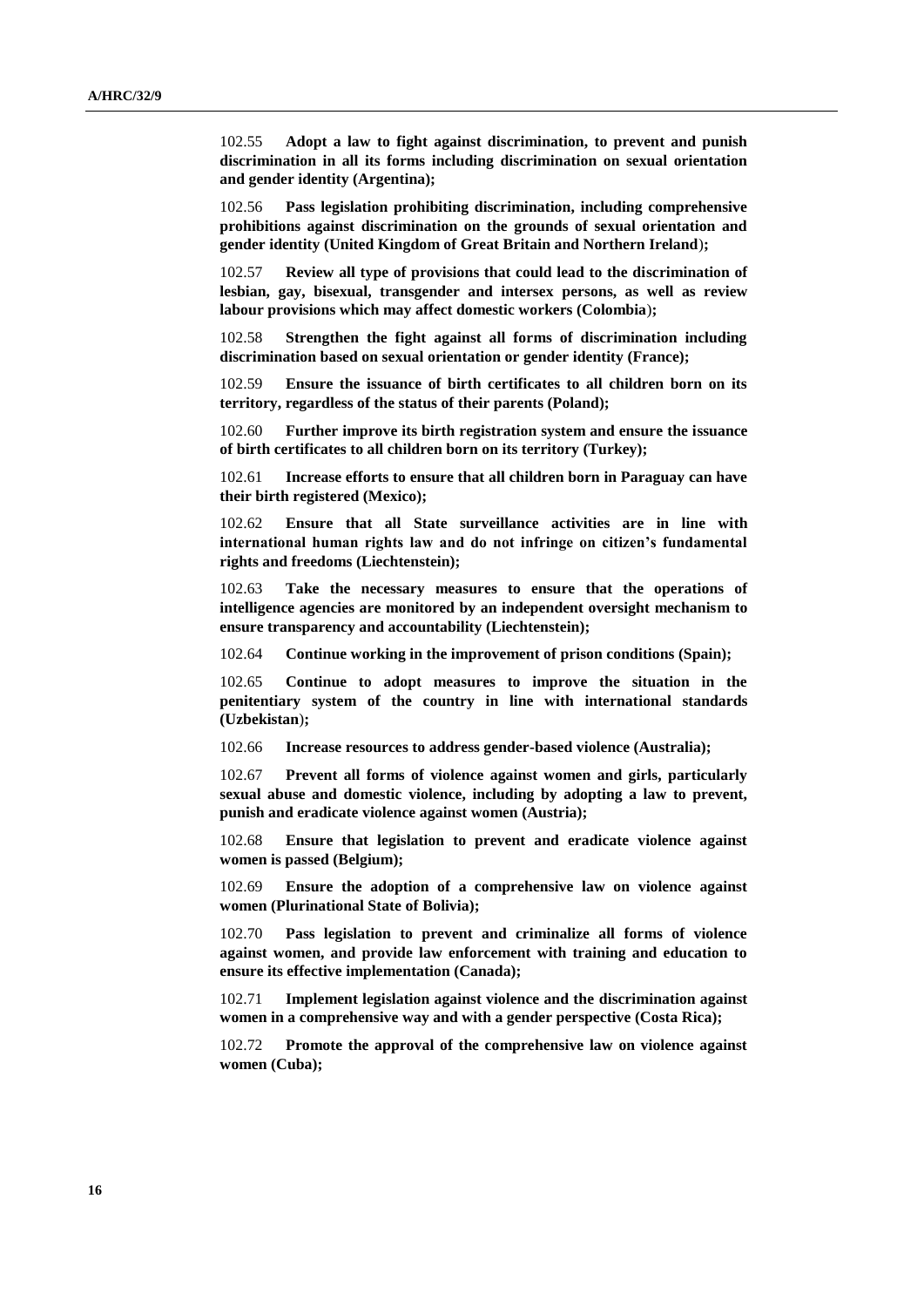102.73 **Strengthen and accelerate legislative and educational actions to prevent violence against women and girls, especially domestic violence (Djibouti);**

102.74 **Take all necessary measures to promote women's rights and fight against domestic violence (France**)**;**

102.75 **Promote legislation eradicating violence against women and against discrimination based on religious beliefs (Israel);** 

102.76 **Strengthen efforts to prevent and combat all forms of violence against women, including domestic violence and sexual abuse, and effectively implement the legislation recently adopted in this field (Italy**)**;**

102.77 **Review existing legislation and programs to prevent and eradicate violence and sexual exploitation against children and adolescents, to ensure they meet international best practices (Italy);** 

102.78 **Further increase its efforts to effectively combat all forms of violence against women (Kazakhstan);** 

102.79 **Strengthen the provisions for the protection of women, notably through the adoption of the draft law aiming at preventing violence against women (Morocco);**

102.80 **Take the necessary steps, including legislative measures, to prevent and eradicate violence against women (Namibia**)**;**

102.81 **Take additional measures, including providing resources and assistance, access to courts and appropriate punishment for violations, to tackle sexual and intimate partner violence and exploitation of women and girls (Netherlands);**

102.82 **Prevent discrimination and violence against vulnerable and marginalized groups (Panama);**

102.83 **Make further efforts to prevent all forms of violence against women and girls, in particular sexual abuse and domestic violence, by adopting a comprehensive law to prevent violence against women as well as provide assistance and recovery for victims (Republic of Korea**)**;** 

102.84 **Consider adopting new specific legislation to strengthen measures aimed at prosecuting offenders and increasing support to victims of sexual violence and abuse and promote awareness raising-campaigns and educational programs, notably in schools (Italy);**

102.85 **Adopt a national action plan to combat gender-based and sexual violence, which includes raising general awareness through education and training, developing official and credible statistics and ensuring access to justice for victims (Sweden);**

102.86 **Consider adopting a law to prevent, punish and eradicate the violence against women (The former Yugoslav Republic of Macedonia**)**;**

102.87 **Take further measures and strengthen its legislation to prevent and punish all violence against women and girls, particularly sexual abuse and domestic violence (Turkey**)**;**

102.88 **Continue implementing specific measures to prevent all forms of violence against women, including domestic violence, ill-treatment and sexual**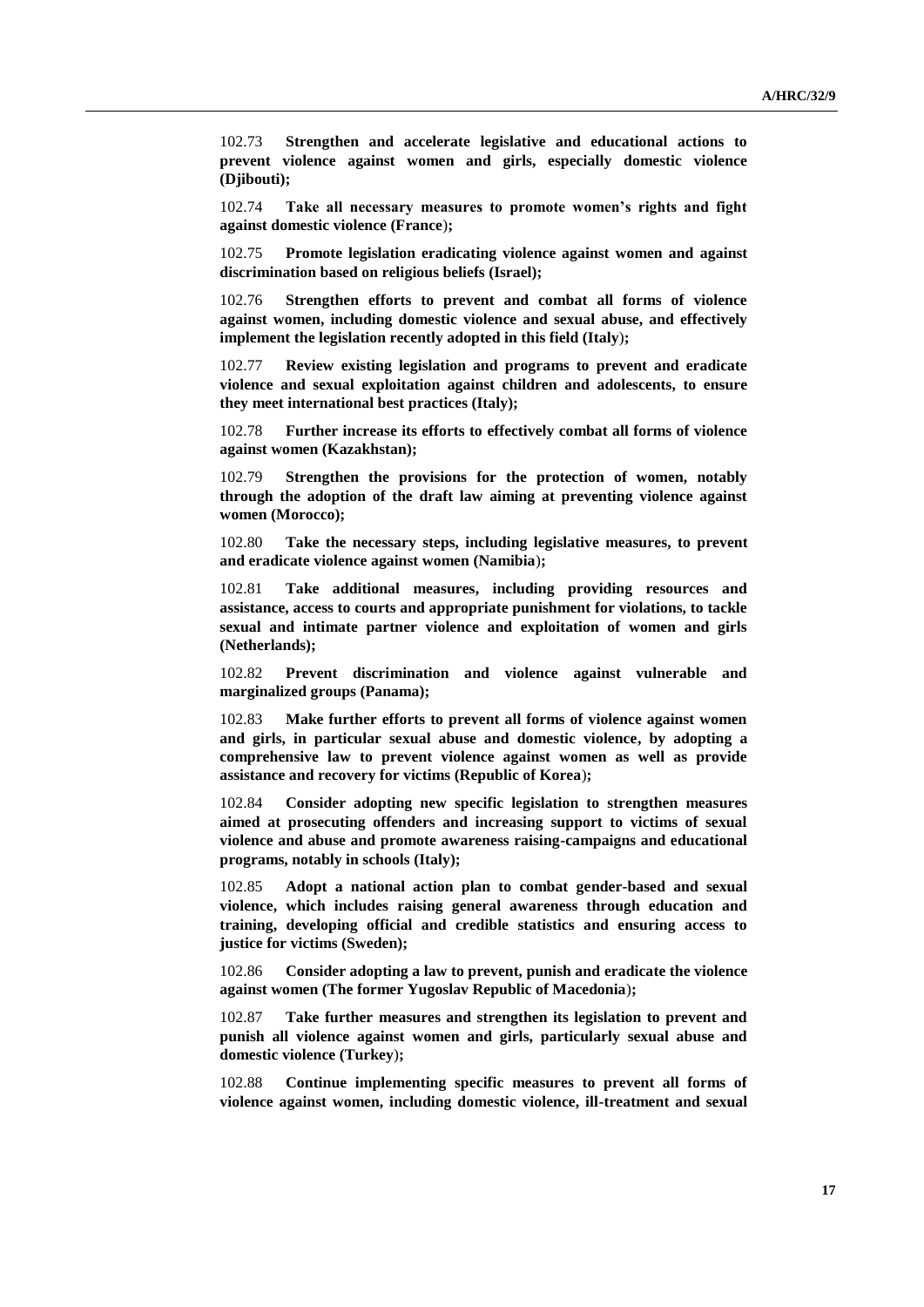**abuse, ensuring that there are complaints channels, facilitating access to justice and guaranteeing the prosecution and punishment of perpetrators (Uruguay);**

102.89 **Continue the work on inter-family violence and the implementation of public policies for rural women (Dominican Republic**)**;**

102.90 **Consider specific measures for the protection of the rights of children and adolescents, notably through the objectives defined within the national strategy for the prevention and elimination of child labour (Angola**)**;**

102.91 **Incorporate child sex tourism explicitly as a criminal offence in order to bring national legislation in conformity with the Optional Protocol to the Convention on the Rights of the Child on the sale of children, child prostitution and child pornography (Belgium);**

102.92 **Strengthen the prevention, detection and response to cases of exploitation, sexual abuses and other forms of violence against children (Panama);**

102.93 **Move towards the adoption of a law that prohibits the work of children below the age of 14, as well as the worst forms of child labour and domestic child labour (Chile);**

102.94 **Continue conducting actions with a view to eradicating child labour in the country (Cuba);**

102.95 **Raise the minimum age for domestic work to 18 years of age, and strongly reconsider increasing the minimum wage in this sector (Haiti);**

102.96 **Eradicate the practice of** *criadazgo* **and other forms of child labor (Panama**)**;**

102.97 **Adopt a comprehensive care policy to protect children living on the streets (Mexico**)**;**

102.98 **Pursue measures for the protection of children, in particular children living in the streets and domestic worker children (Algeria**)**;**

102.99 **Adopt the National Plan to Prevent, Combat and Care for the victims of trafficking (Greece);**

102.100 **Continue its efforts to combat trafficking in human beings (Tajikistan**)**;**

102.101 **Put an end to trafficking in persons, particularly for purposes of sexual exploitation or child labour (Islamic Republic of Iran);** 

102.102 **Effectively combat human trafficking, in particular sexual exploitation and forced labour (Malaysia**)**;**

102.103 **Provide assistance, reintegration programs and skills training for victims of human trafficking to allow their reintegration into society (Malaysia);**

102.104 **Provide adequate human resources and budget to implement its national anti-trafficking in persons policies and programs (Philippines);**

102.105 **Continue working towards the modernization of justice so as to guarantee its independence and impartiality, in particular with regard to vulnerable groups, such as indigenous people and persons with disabilities (Spain);**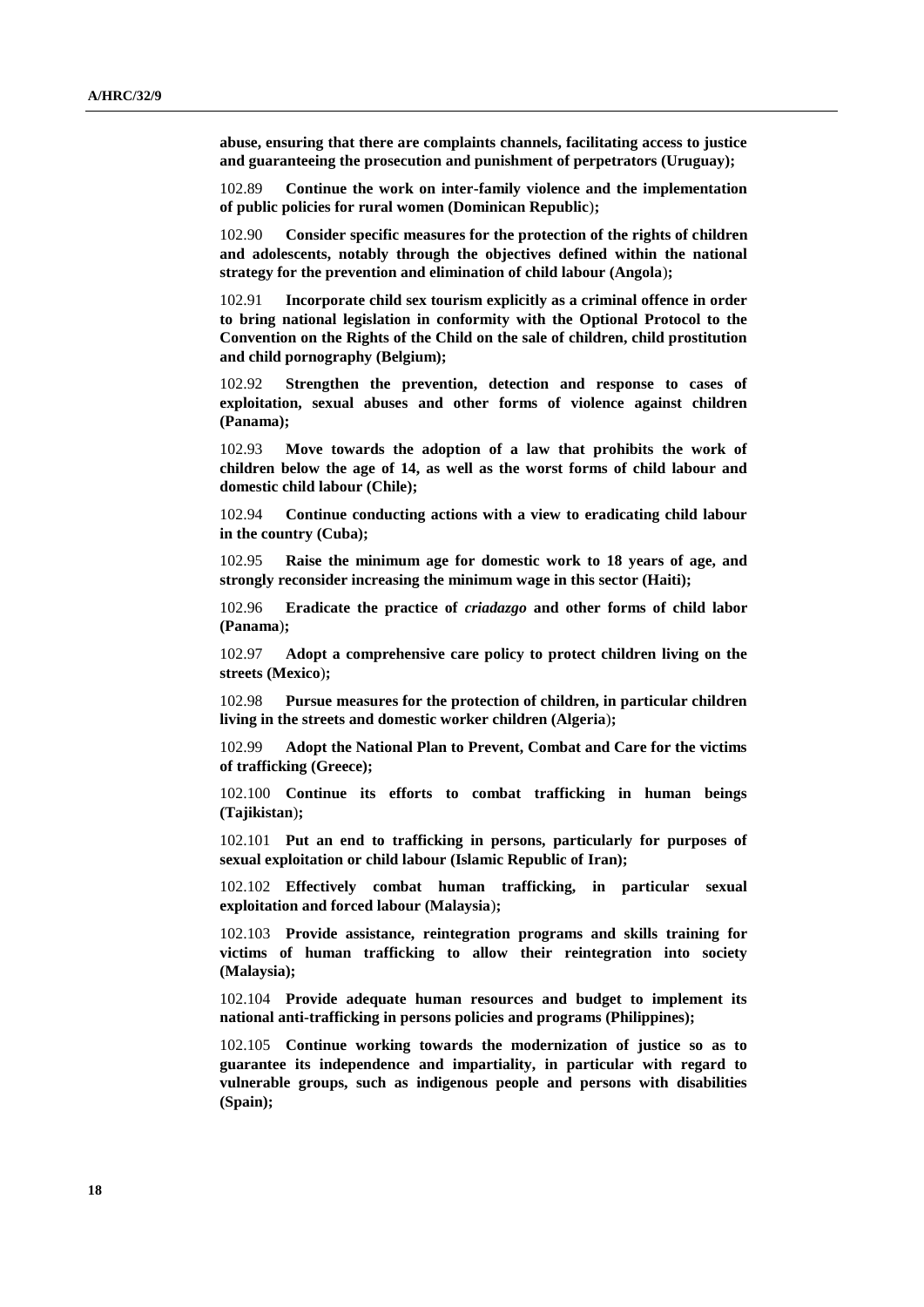102.106 **Enhance public accountability for the judiciary by limiting political interference, increasing transparency in judicial processes, and ensuring all judicial staff hiring is merit-based (United States of America** )**;**

102.107 **Facilitate access to the Judiciary, especially for indigenous persons ensuring that they are represented in public affairs (Egypt);**

102.108 **Develop initiatives aimed at ensuring access to the judiciary by indigenous persons (Mexico);**

102.109 **Adopt the necessary measures to increase the judicial control over the duration of pre-trial detention (Slovakia**)**;**

102.110 **Investigate allegations of torture and ill-treatment against persons in places of detention and bring those responsible to justice (Uzbekistan);**

102.111 **Establish an effective investigation mechanism concerning allegations of torture and ill-treatment that would ensure the conviction of perpetrators (Turkey);**

102.112 **In the context of detention, strengthen existing police oversight mechanisms and provide victims of torture and ill-treatment with compensation (Germany);**

102.113 **Double efforts in combatting corruption through improving the capacity of the National Secretariat to Combat Corruption (Malaysia);**

102.114 **Step up efforts to eliminate corruption by police officers and prosecutors, and to adopt specific legal provisions establishing a judicial procedure for ensuring investigation of the cases related to enforced disappearance and arbitrary detention, as well as to punish perpetrators and provide assistance and recovery for victims (Republic of Korea);** 

102.115 **Combat impunity, prosecute perpetrators and ensure victims' access to effective remedies in case of journalists, human rights defenders and lawyers who become victims of human rights violations and abuses (Austria**)**;**

102.116 **Combat impunity of all attacks against human rights defenders, including by investigating the murders of 17 journalists since 1991. Establish a special commission in the Public Prosecutor's Office to bring those responsible to justice (Canada);** 

102.117 **Combat impunity by ensuring prompt, thorough and transparent investigation of all violations against, and killing of Human Rights Defenders, the prosecution of perpetrators and access to effective remedies for victims (Norway**)**;**

102.118 **Investigate and prosecute allegations of abusive practices by security and law enforcement forces targeted at indigenous people (Australia);**

102.119 **Take effective measures to thoroughly investigate all allegations of illtreatment of detainees, of abuse of force by police and military forces and of attacks against journalists and human rights defenders, so to ensure that all those responsible are brought to justice (Italy);** 

102.120 **Ensure implementation of impartial and independent investigations and criminal proceedings in accordance with existing law, including for cases as the Marina Cué events in Curuguaty of June 2012 in order to clarify allegations and bring perpetrators to justice (Germany);**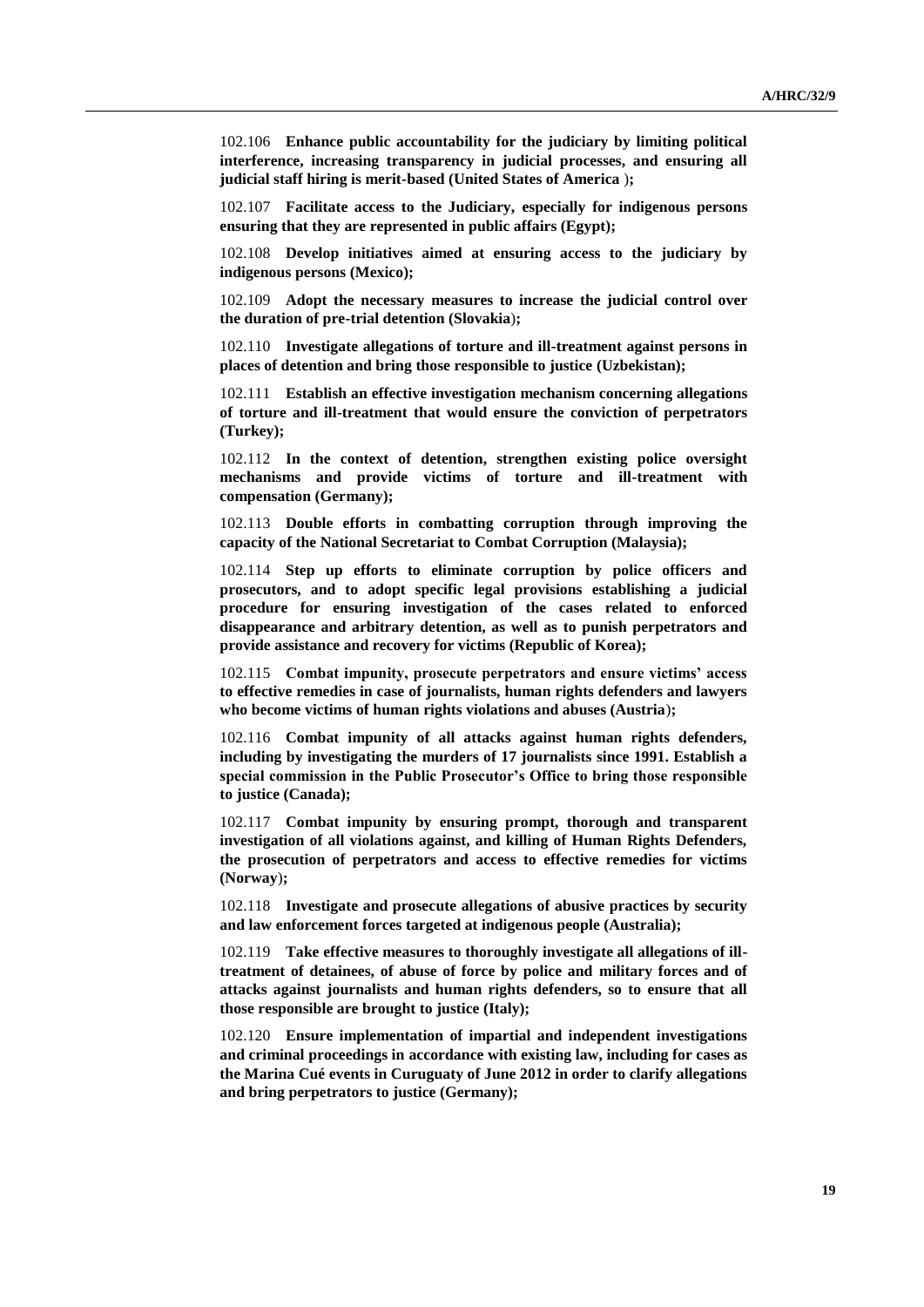102.121 **Strengthen its specialized Juvenile Justice system, to promote alternative measures to deprivation of liberty, and continue improving the social services available to adolescents deprived of their liberty (Republic of Moldova**)**;**

102.122 **Continue efforts for the promotion of truth, justice and reparation and guaranties of non-repetition related to crimes of the past (Armenia**)**;**

102.123 **Abolish discrimination based on religion or beliefs (Lebanon);**

102.124 **Enhance laws that encourage freedom of expression (Lebanon);**

102.125 **Further protect the freedom of expression and prosecute crimes against journalists as a matter of priority (Greece);** 

102.126 **Create a mechanism to give visibility and value the work of human rights defenders and, develop and implement measures to protect human rights defenders should they be exposed to any risk or threat associated with the free exercise of their activities (Brazil);**

102.127 **Adopt appropriate measures to disseminate widely and ensure full observance of the Declaration on Human Rights Defenders (Norway);**

102.128 **Adopt legal and policy measures for the protection of human rights defenders (Honduras);**

102.129 **Acknowledge the legitimate role of human rights defenders and create and maintain a safe and enabling environment for human rights defenders and journalists to carry out their legitimate work without threat of violence or reprisals (Norway);**

102.130 **Ensure the protection of human rights defenders in accordance with the United Nations Declaration on Human Rights Defenders (Sweden);**

102.131 **Implement measures to protect journalists and human rights defenders, as well as effective policies to guarantee freedom of expression in Paraguay (Costa Rica**)**;**

102.132 **Take steps to reduce the harassment, intimidation and death threats against defenders of human rights, and to publicly recognize the legitimacy and importance of the role of these defenders (Netherlands**)**;**

102.133 **Adopt measures to guarantee the right to life, safety of human rights defenders and journalists, including for those defending indigenous communities from land grabbing (Norway);**

102.134 **Take the necessary measures to guarantee the human rights of human rights defenders and to promote and protect the space of the civil society (Switzerland);**

102.135 **Establish greater protections for journalists under threat and ensure prompt investigations of threats, harassment, and crimes against journalists (United States of America);**

102.136 **Continue its efforts to facilitate a greater participation and representation of women and indigenous people in public offices (Israel);** 

102.137 **Further promote gender equality and involvement of women in politics and public services (Lao People's Democratic Republic);**

102.138 **Give special attention to families as the foundation of the well-being of the country (Egypt);**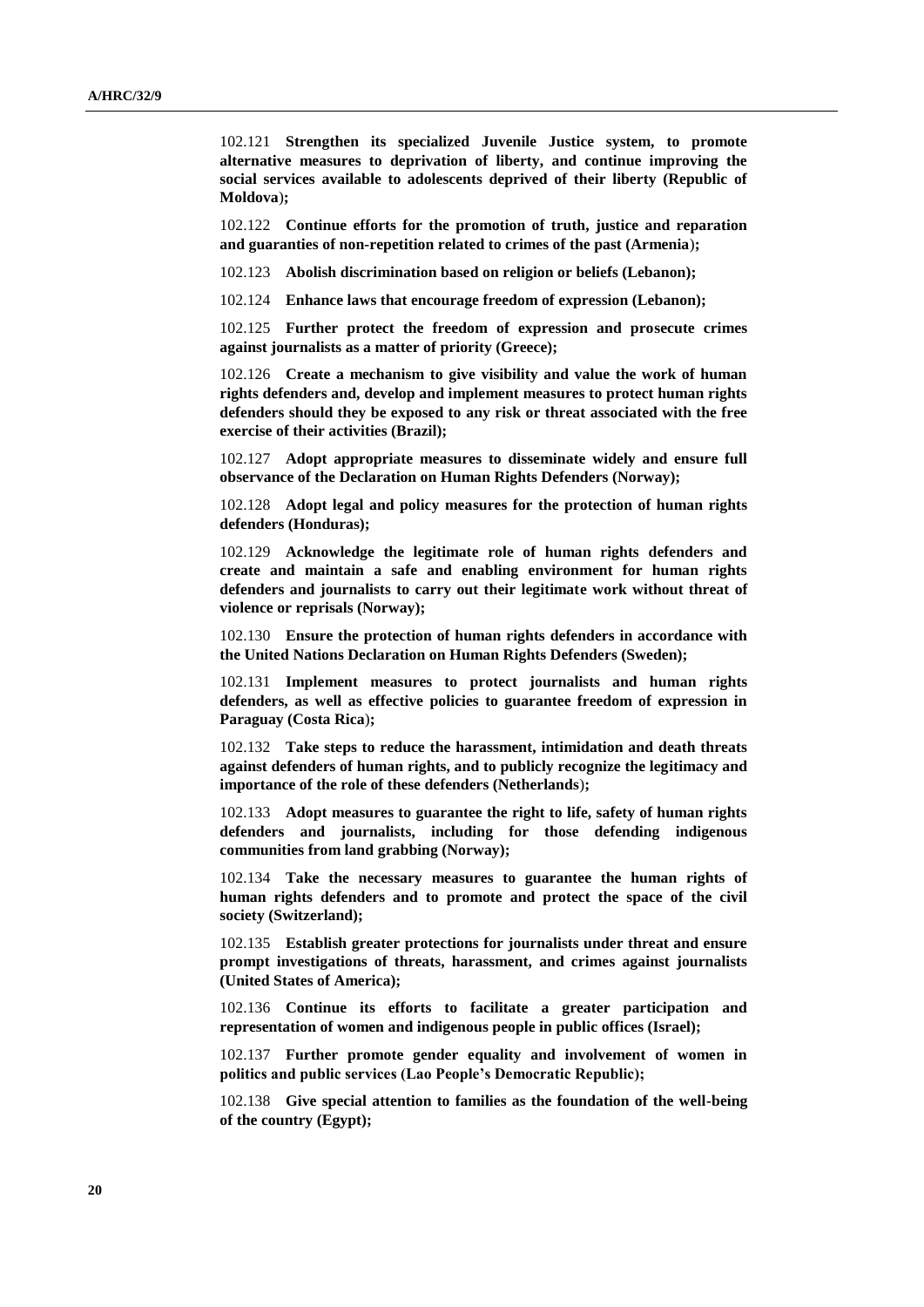102.139 **Increase investment in social welfare programs (Haiti);**

102.140 **Take further steps to strengthen its social protection programs, in favour of the most vulnerable sectors of the population (Bolivarian Republic of Venezuela**)**;**

102.141 **Support the implementation of domestic measures to ensure the protection of socially vulnerable groups of the population, including children (Tajikistan);**

102.142 **Continue strengthening all human rights, particularly in the areas of eradicating poverty, promoting and protecting the rights of children and adolescents, and fighting against human trafficking (Kuwait**)**;**

102.143 **Persevere in including the needs of vulnerable groups in efforts to reduce poverty, particularly of persons with disabilities (Colombia);**

102.144 **Elaborate and implement an effective strategy to fight child poverty (Kyrgyzstan);**

102.145 **Continue efforts to combat poverty and provide assistance to families with limited income (Libya**)**;** 

102.146 **Pursue measures to eradicate poverty through the implementation of comprehensive public policies with a human rights-based approach (Ecuador);**

102.147 **Continue efforts towards improving literacy and reducing poverty through education and skills enhancement programs under the National Development Plan to 2030 (Malaysia);**

102.148 **Continue to implement National Health Policy 2015 (Pakistan**)**;**

102.149 **Make every possible effort to guarantee universal access to healthcare through the National Health Policy (Holy See**)**;**

102.150 **Continue the work on policies for the universal access to health, including the Health System for Indigenous Peoples (Dominican Republic);**

102.151 **Take effective measures to reduce the high maternal mortality rate (Kazakhstan);**

102.152 **Reduce the high rate of maternal mortality (Panama);**

102.153 **Deepen measures which are considered as necessary to reduce maternal mortality rates and to prevent teenage pregnancy (Colombia);**

102.154 **Ensure adequate access to information on sexual and reproductive rights for women and girls (Belgium**)**;**

102.155 **Continue the promotion of sexual and reproductive rights of women and eliminate discriminatory practices, in conformity with the provisions of the Convention on the Elimination of All Forms of Discrimination against Women (Mexico);**

102.156 **Address deficiencies of the legal and policy system regarding the issue of pregnant children for better protecting young girls, as some of them had been forced to continue high-risk pregnancies with long-lasting impact on their physical and mental health (Germany);**

102.157 **Undertake measures to prevent high incidences of early pregnancy, including comprehensive sexuality education in schools and access to services in**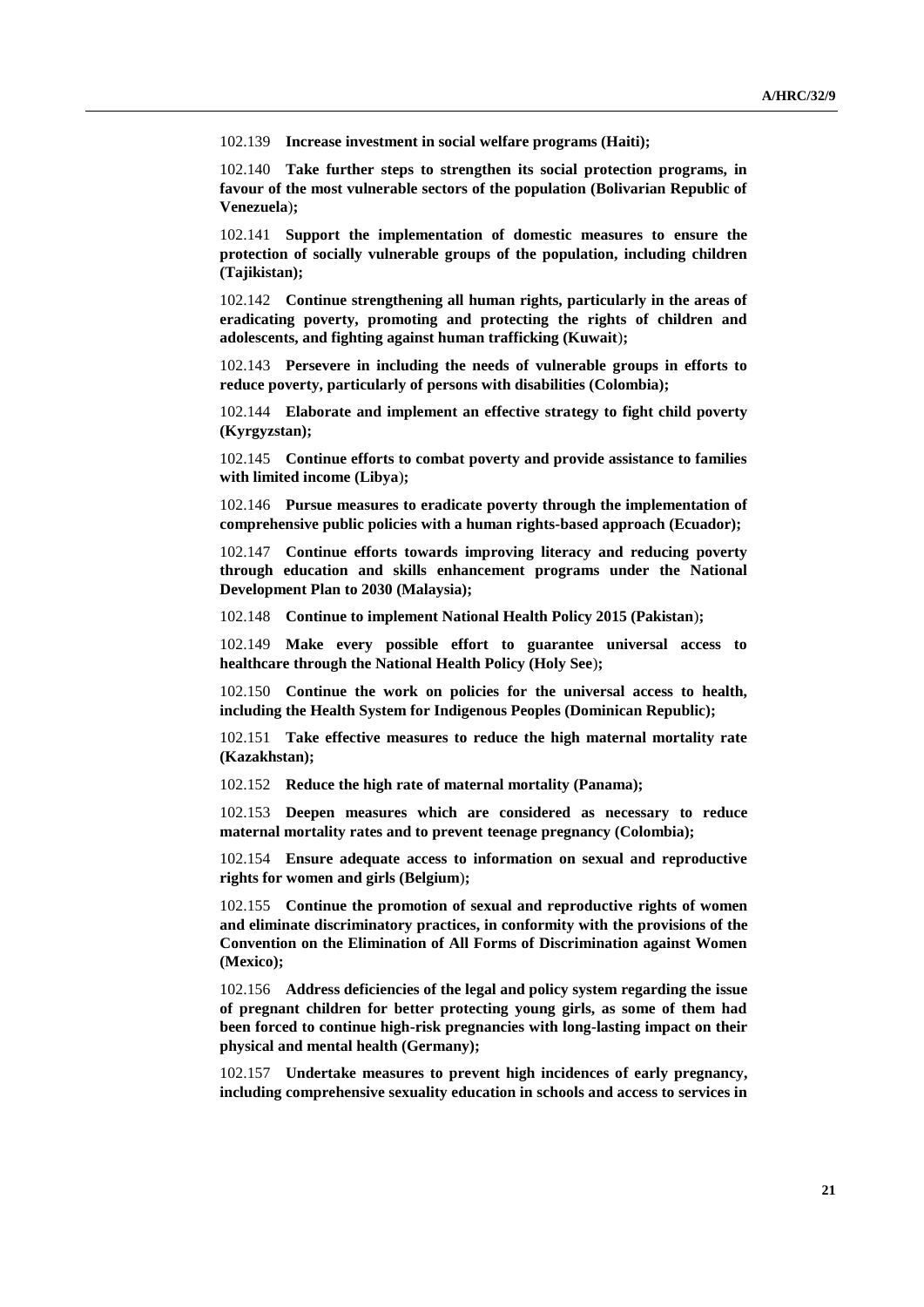**support of sexual health and reproductive rights (United Kingdom of Great Britain and Northern Ireland);**

102.158 **Consider introducing civic and human rights education in primary and secondary school curricula (Ethiopia**)**;**

102.159 **Continue efforts aimed at ensuring the availability and accessibility of the education system to all children and improvement of school's infrastructure (Georgia);**

102.160 **Continue its efforts to improve the quality of the education system and to expand access to education for all children and adolescents, in particular for those belonging to indigenous peoples (Holy See);** 

102.161 **Take additional measures for the full enjoyment of the right to education by children (Kyrgyzstan);**

102.162 **Ensure that vulnerable children and adolescents in rural communities have access to quality education and health care services (Lao People's Democratic Republic**)**;**

102.163 **Further develop measures to ensure that an inclusive education system be available and accessible to all children, including those with disabilities and improve the quality and infrastructure of schools (Republic of Korea);** 

102.164 **Strengthen measures with a view to guaranteeing full access to education for persons with disabilities (Argentina**)**;**

102.165 **Strengthen access to the national education system for all children and adolescents with disabilities, ensuring an inclusive education (Chile);**

102.166 **Reinforce the schooling of persons with disabilities (Algeria);**

102.167 **Create an independent mechanism to protect persons with disabilities (Egypt**)**;**

102.168 **Encourage the efforts taken for the creation of an independent mechanism for the monitoring of the application of the Convention on the Rights of Persons with Disabilities (Morocco**)**;**

102.169 **Establish an independent mechanism for the monitoring of the situation of persons with disabilities (Turkey);**

102.170 **Review the provisions restricting the voting rights of persons with disabilities (India);**

102.171 **Continue working for the promotion and protection of the rights of indigenous peoples, peasants and other persons working in rural areas (Plurinational State of Bolivia);**

102.172 **Formulate a comprehensive policy protecting the rights of indigenous peoples (India**)**;** 

102.173 **Encourage enacting legislation that protects and promotes the rights of the indigenous peoples (Iraq);** 

102.174 **Continue to take effective measures for the protection of indigenous peoples' rights (Armenia);**

102.175 **Pass legislation that recognizes the rights of indigenous communities to express their opinion and to consultations (Lebanon**)**;**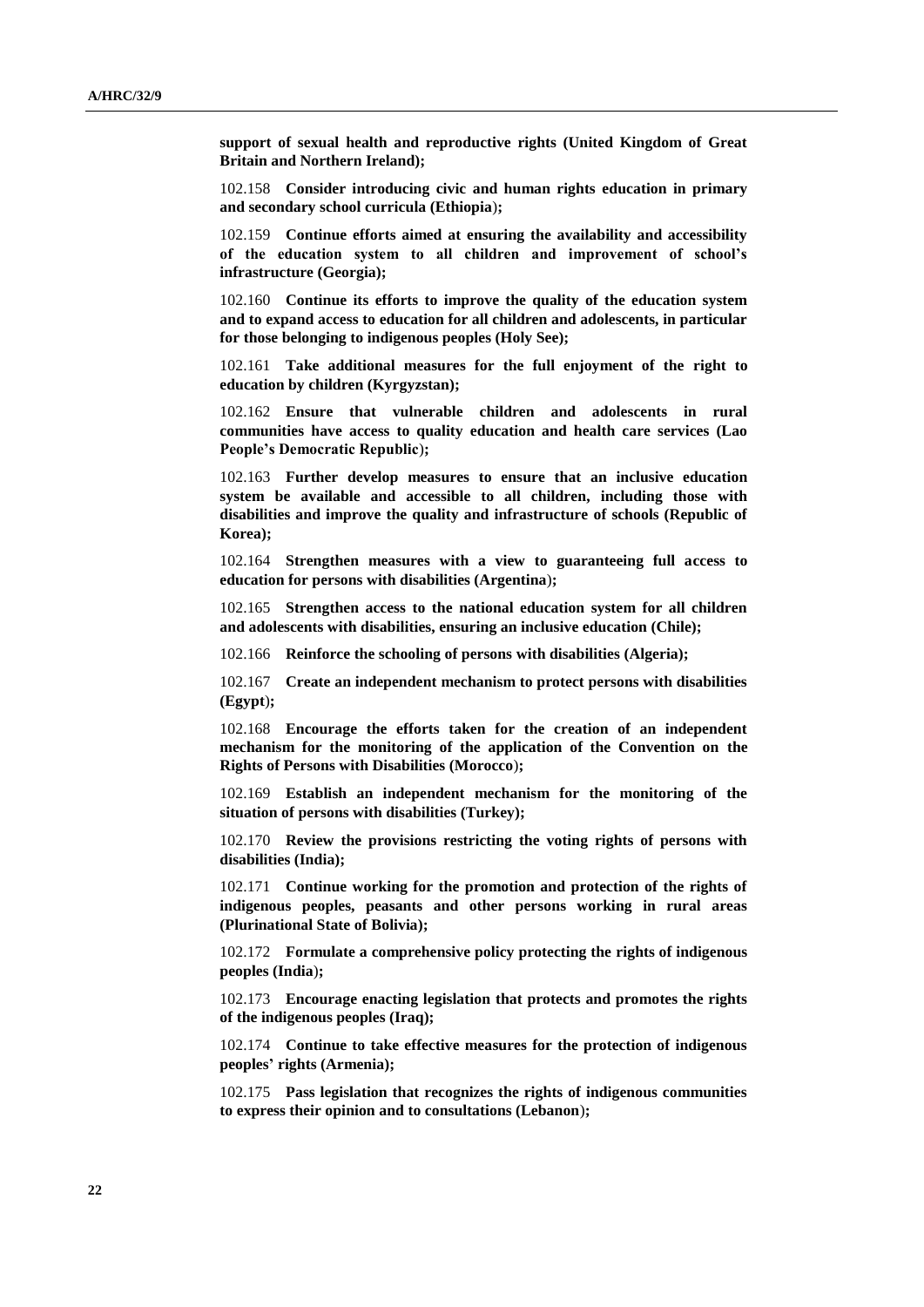102.176 **Step up efforts in formulating protocols to implement the indigenous peoples' right to free, prior and informed consent (Philippines);**

102.177 **Put in place a legal mechanism that enables indigenous communities from protecting and claiming their lands (Lebanon);**

102.178 **Address extant indigenous land claims, and ensure an end to discrimination against rural and indigenous communities (Australia);**

102.179 **Implement the rulings of the Inter-American Court of Human Rights regarding indigenous land claims by the Yakye Axa and Sawhoyamaxa Indigenous communities promptly and effectively (Canada**)**;**

102.180 **Take measures to enforce the Inter-American Court sentences on the rights of indigenous peoples (Costa Rica);**

102.181 **Develop a comprehensive and forgery-proof land registry to enable indigenous communities to hold legal titles to their ancestral land, as previously recommended (Germany**)**;**

102.182 **Protect the rights of the indigenous communities in terms of exploiting and using their lands (Lebanon);**

102.183 **Implement legislation that codifies the protection guaranteed in the 1954 Convention relating to the Status of Stateless Persons in national legislation (Portugal**)**;**

102.184 **Implement a statelessness status determination procedure to ensure the protection of stateless persons who are not refugees (Portugal);**

102.185 **Continue to take steps to ensure the full and effective implementation of its National Development Plan to 2030 to combat poverty, particularly in rural areas (Singapore**)**;**

102.186 **Ensure the implementation of environmental standards to protect the environment (Egypt).**

103. **Paraguay considers that the recommendations 102.2, 102.5-102.9, 102.11, 102.12, 102.14-102.18, 102.20-102.27, 102.30-102.33, 102.35-102.47, 102.49, 102.51- 102.61, 102.66-102.75, 102.77-102.87, 102.90-102.93, 102.95-102.101, 102.103, 102.104, 102.1106-102.111, 102.113-102.115, 102.118-102.121, 102.123-102.125, 102.129, 102.131, 102.133, 102.135, 102.137-102.141, 102.143, 102.144, 102.146, 102.149, 102.151-102.153, 102.155-102.158, 102.161-102.164, 102.166-102.170, 102.172, 102.173, 102.175, 102.176, 102.178-102.184 and 102.186 above are already implemented or in the process of implementation.**

104. **The following recommendation will be examined by Paraguay, which will provide a response in due time, but no later than the thirty-second session of the Human Rights Council, in June 2016:**

104.1 **Convene an independent commission to investigate all credible allegations of human rights violations related to the 2012 law enforcement action at Marina Cue (United States of America).**

105. **The recommendations below did not enjoy the support of Paraguay and would thus be noted:**

105.1 **Ratify the Optional Protocol to the Convention on the Rights of the Child (Ghana);**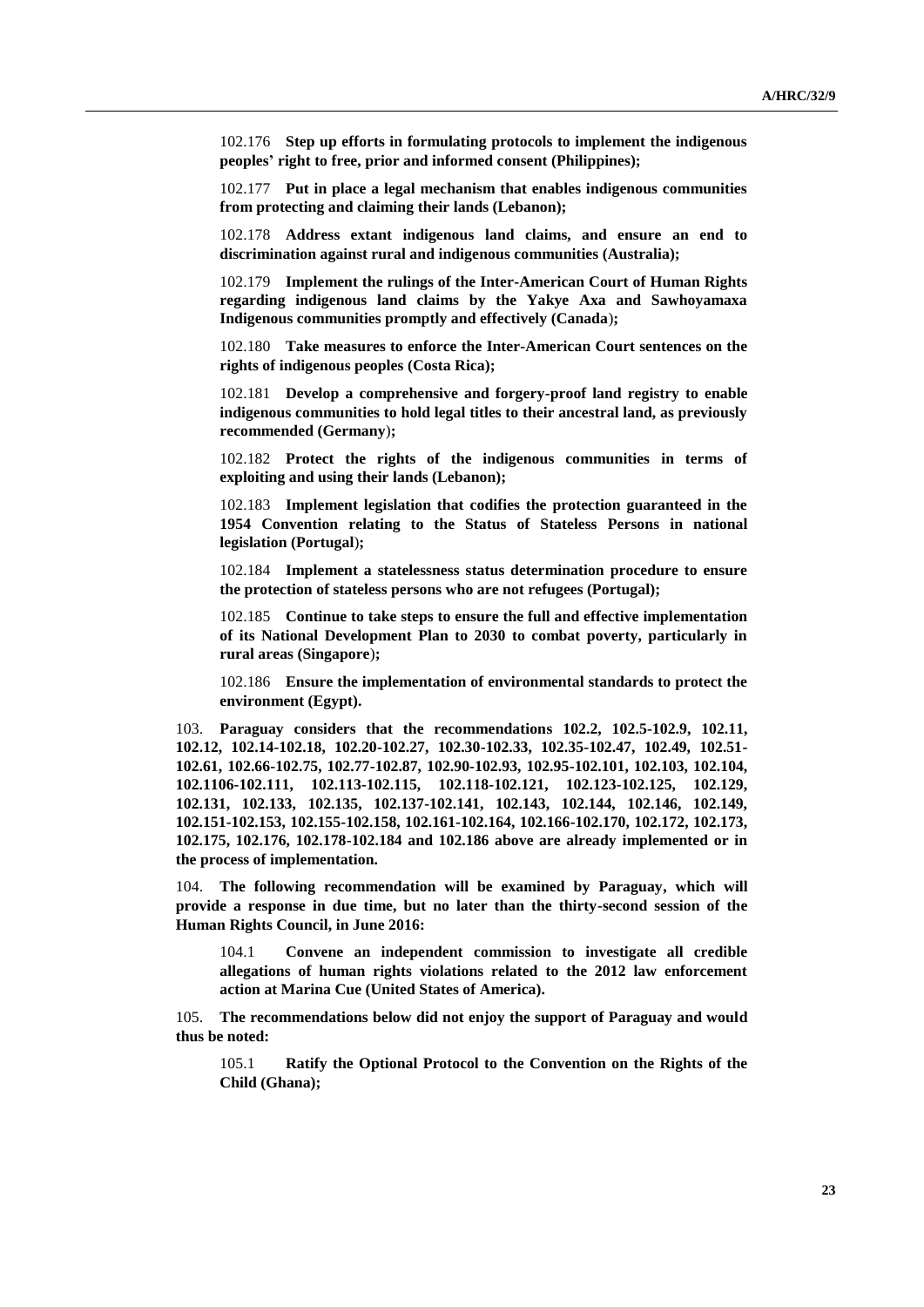105.2 **Consider withdrawing its reservation to articles 76 and 77 of the International Convention on the Protection of the Rights of All Migrant Workers and Members of Their Families (Philippines);**

105.3 **Reform its punitive anti-abortion laws (Australia);**

105.4 **Repeal legislation criminalizing women and girls for having an abortion, as well as healthcare providers performing such services, and take measures to allow legal and safe abortions at least in cases of rape or incest, in cases where the life or health of the mother is at risk, or where the foetus is diagnosed with grave health deficiencies (Austria);**

105.5 **Repeal legislation criminalizing abortion and ensure access to legal and safe abortion for victims of rape and incest, in cases where the life or health of a woman is at risk or when the foetus is not viable (Slovenia);**

105.6 **Establish and effectively apply the legal provisions authorizing abortion, in cases when pregnancies are due to rape or incest, or when it is established that the foetus is not viable, or when the life or the health of the mothers is at risk (Switzerland).**

106. **Concerning recommendation 105.1 put forward by Ghana, Paraguay informs that it is a State party to the Optional Protocol to the Convention on the Rights of the Child on the involvement of children in armed conflict and the Optional Protocol to the Convention on the Rights of the Child on the sale of children, child prostitution and child pornography. It has also signed the Optional Protocol to the Convention on the Rights of the Child on a communications procedure.**

107. **Concerning recommendation 105.2 put forward by the Philippines, Paraguay informs that it has not made any reservations to articles 76 and 77 of the International Convention on the Protection of the Rights of All Migrant Workers and Members of Their Families.**

108. **Concerning recommendations 105.3, 105.4, 105.5 and 105.6 put forward by Australia, Austria, Slovenia and Switzerland, Paraguay considers that these are not in accordance with the National Constitution (art. 4), the commitments made by Paraguay when ratifying the American Convention on Human Rights (art. 4) and the national legislation.**

109. **All conclusions and/or recommendations contained in the present report reflect the position of the submitting State(s) and/or the State under review. They should not be construed as endorsed by the Working Group as a whole.**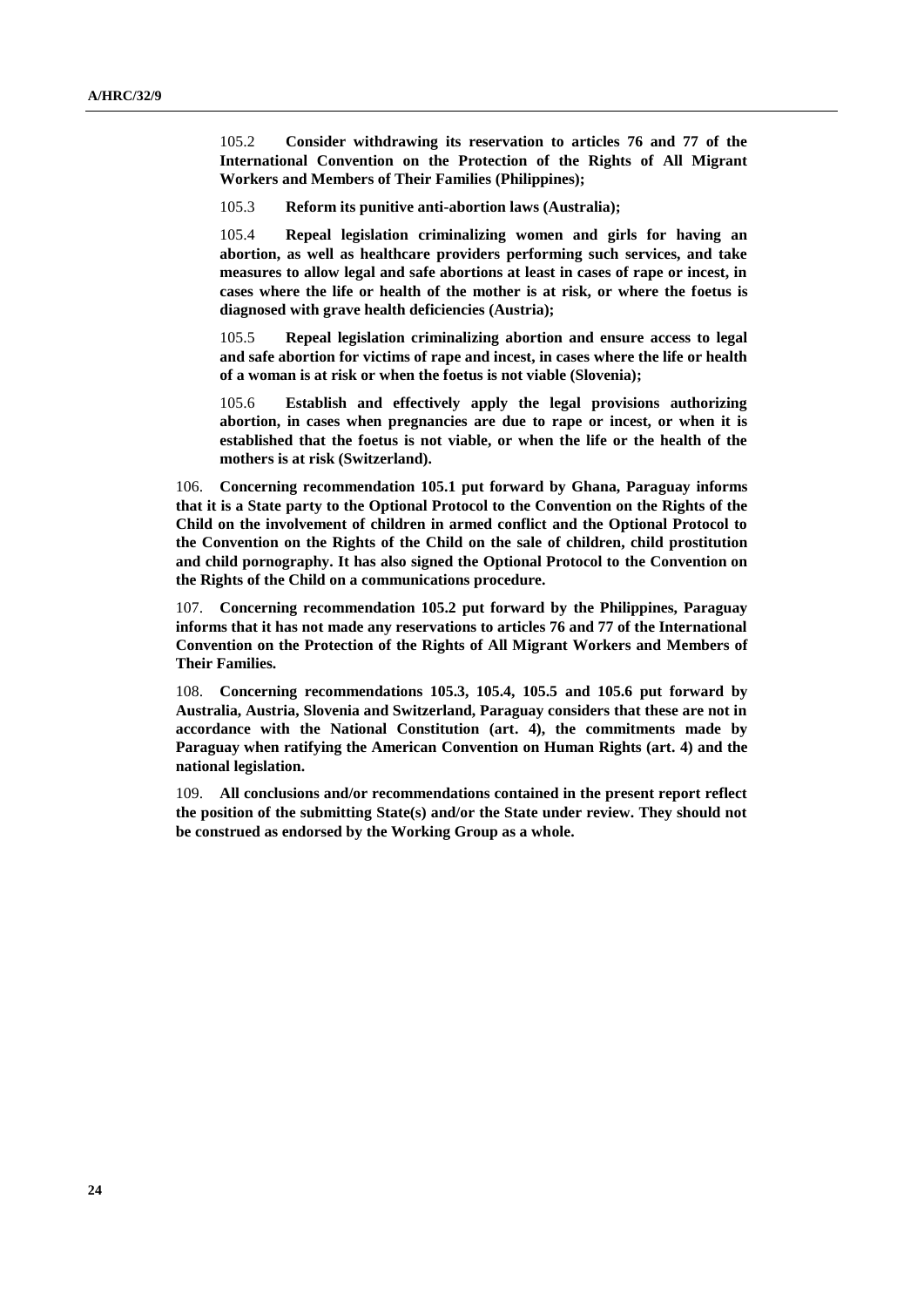## **Annex**

#### **Composition of the delegation**

The delegation of Paraguay was headed by H.E. Ambassador Óscar Cabello Sarubbi, Deputy Minister of Foreign Affairs, and composed of the following members:

- S.E. Guillermo Sosa, Ministro de Trabajo, Empleo y Seguridad Social
- S.E. Héctor Cárdenas, Ministro Secretario Ejecutivo Secretaría de Acción Social
- S.E. Rocío Florentín, Ministra Secretaria Ejecutiva Secretaría Nacional por los Derechos Humanos de las Personas con Discapacidad
- S.E. Carlos Zárate, Ministro Secretario Ejecutivo Secretaría Nacional de la Niñez y la Adolescencia
- S.E Embajador Juan Esteban Aguirre, Representante Permanente del Paraguay ante las Naciones Unidas y Organismos Especializados
- Ministro Juan Miguel González Bibolini, Director General de Derechos Humanos del Ministerio de Relaciones Exteriores
- Embajador Carlos Fleitas, Jefe de Gabinete de la Secretaría Técnica de Planificación
- Sr. Ricardo González, Director General de Gabinete de la Secretaría Nacional de la Niñez y la Adolescencia
- Sra. María José Méndez, Directora General de Derechos Humanos del Ministerio de Justicia
- Sra. Dalila Zarza, Directora General de Planificación del Ministerio de Educación y Culto
- Sr. Víctor Thomas, Director General de Asesoría Jurídica del Ministerio de Trabajo, Empleo y Seguridad Social
- Sra. Nury Montiel, Directora de Derechos Humanos de la Corte Suprema de Justicia
- Sra. Tania Abdo, Asesora de la Comisión de la Cámara de Diputados
- Sra. Belén Morra Alvarenga, Jefa del Departamento de Informes a Órganos de Tratados y Asuntos Políticos del Ministerio de Relaciones Exteriores
- Sr. Andrés Ramírez, Jefe de Departamento de Derechos Humanos de la Corte Suprema de Justicia
- Sra. Laura Bordón, Jefa de la Unidad de Derechos Humanos del Ministerio de Salud y Bienestar Social
- Sra. Verónica López, Jefa del Departamento de Normas Internacionales del Ministerio de Trabajo, Empleo y Seguridad Social
- Sra. Carmen Orlandini, Técnica del Instituto Paraguayo del Indígena
- Sr. Jorge Brizuela, Misión Permanente del Paraguay ante las Naciones Unidas y Organismos Especializados
- Sr. Miguel Candia, Misión Permanente del Paraguay ante las Naciones Unidas y Organismos Especializados